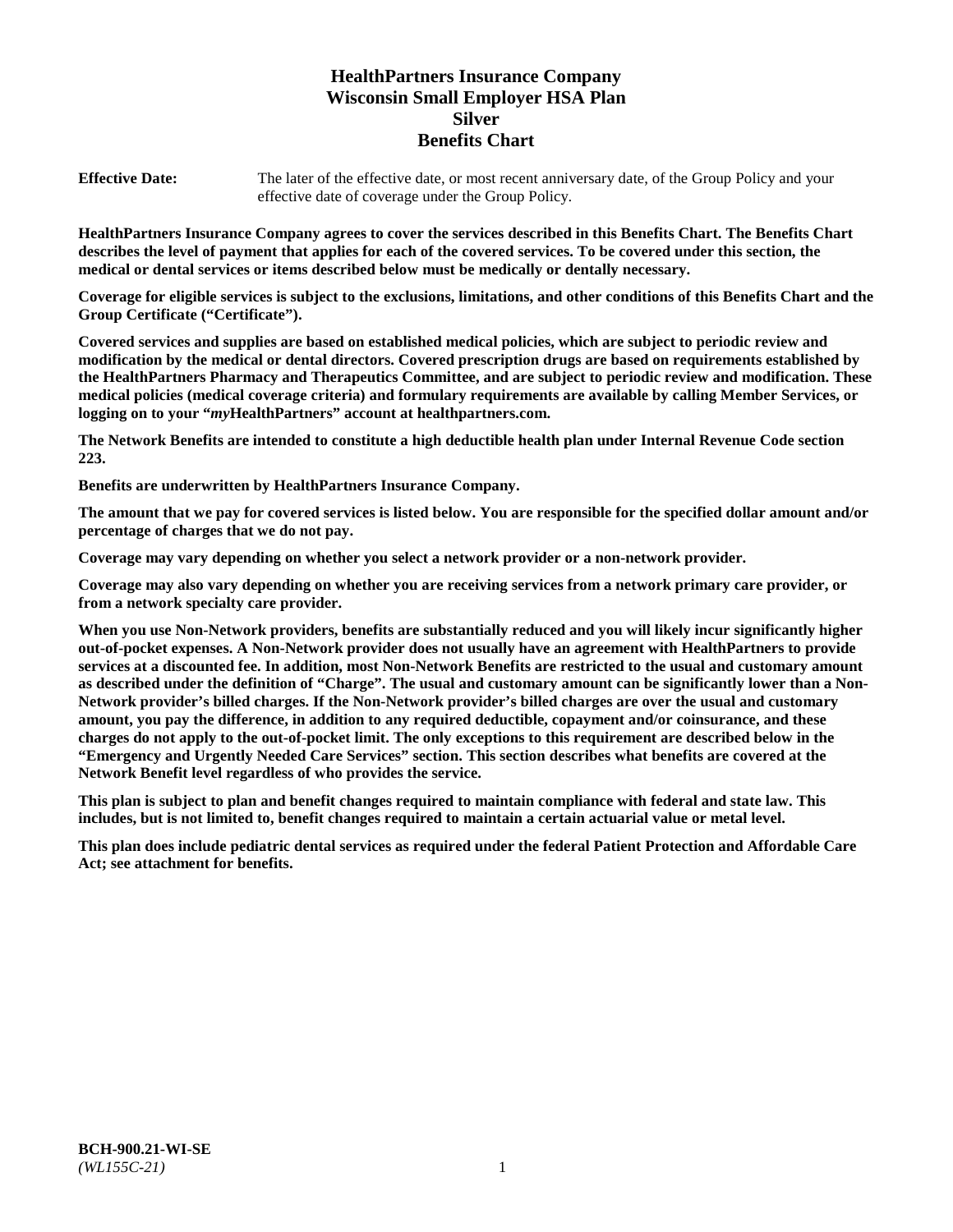# **These definitions apply to this Benefits Chart. They also apply to the Certificate.**

| <b>Biosimilar Drug:</b> | A prescription drug, approved by the Food and Drug Administration (FDA), that the FDA has<br>determined is biosimilar to and interchangeable with a biological brand name drug. Biosimilar<br>drugs are not considered generic drugs and are not covered under the generic drug benefit.                                                                                                                                                                                                                                                                                                                                                     |
|-------------------------|----------------------------------------------------------------------------------------------------------------------------------------------------------------------------------------------------------------------------------------------------------------------------------------------------------------------------------------------------------------------------------------------------------------------------------------------------------------------------------------------------------------------------------------------------------------------------------------------------------------------------------------------|
| <b>Brand Name Drug:</b> | A prescription drug, approved by the Food and Drug Administration (FDA), that is manufactured,<br>sold, or licensed for sale under a trademark by the pharmaceutical company that originally<br>researched and developed the drug. Brand name drugs have the same active-ingredient formula as<br>the generic version of the drug. However, generic drugs are manufactured and sold by other drug<br>manufacturers and are generally not available until after the patent on the brand name drug has<br>expired. A few brand name drugs may be covered at the generic drug benefit level if this is<br>indicated on the formulary.           |
| <b>Calendar Year</b>    | This is the 12-month period beginning 12:01 A.M. Central Time, on January 1, and ending 12:00<br>A.M. Central Time of the next following December 31.                                                                                                                                                                                                                                                                                                                                                                                                                                                                                        |
| <b>Charge:</b>          | For covered services delivered by a network provider, this is the provider's discounted fee for a<br>given medical/surgical service, procedure or item.                                                                                                                                                                                                                                                                                                                                                                                                                                                                                      |
|                         | For covered services delivered by non-network providers, a contracted rate may apply if such<br>arrangement is available to HealthPartners.                                                                                                                                                                                                                                                                                                                                                                                                                                                                                                  |
|                         | For the usual and customary charge for covered services delivered by non-network providers, our<br>payment is calculated using one of the following options to be determined at HealthPartners'<br>discretion: 1) a percentage of the Medicare fee schedule; 2) a comparable schedule if the service is<br>not on the Medicare fee schedule; or 3) a commercially reasonable rate for such service.                                                                                                                                                                                                                                          |
|                         | The usual and customary charge is the maximum amount allowed that we consider in the<br>calculation of the payment of charges incurred for certain covered services. You must pay for any<br>charges above the usual and customary charge, and they do not apply to the out-of-pocket limit.                                                                                                                                                                                                                                                                                                                                                 |
|                         | A charge is incurred for covered ambulatory medical and surgical services, on the date the service<br>or item is provided. A charge is incurred for covered inpatient services, on the date of admission to<br>a hospital. To be covered, a charge must be incurred on or after your effective date and on or<br>before the termination date.                                                                                                                                                                                                                                                                                                |
| Copayment/Coinsurance:  | The specified dollar amount, or percentage, of charges incurred for covered services, which we do<br>not pay, but which you must pay, each time you receive certain medical services, procedures or<br>items. Our payment for those covered services or items begins after the copayment or coinsurance<br>is satisfied. Covered services or items requiring a copayment or coinsurance are specified in this<br>Benefits Chart.                                                                                                                                                                                                             |
|                         | For services provided by a network provider:<br>An amount which is listed as a flat dollar copayment is applied to a network provider's discounted<br>charge for a given service. However, if the network provider's discounted charge for a service or<br>item is less than the flat dollar copayment, you will pay the network provider's discounted charge.<br>An amount which is listed as a percentage of charges or coinsurance is based on the network<br>provider's discounted charges, calculated at the time the claim is processed, which may include an<br>agreed upon fee schedule rate for case rate or withhold arrangements. |
|                         | For services provided by a non-network provider:<br>Any copayment or coinsurance is applied to the lesser of the provider's charges or the usual and<br>customary charge for a service.                                                                                                                                                                                                                                                                                                                                                                                                                                                      |
|                         | A copayment or coinsurance is due at the time a service is provided, or when billed by the<br>provider. The copayment or coinsurance applicable for a scheduled visit with a HealthPartners<br>network provider will be collected for each visit, late cancellation and failed appointment.                                                                                                                                                                                                                                                                                                                                                  |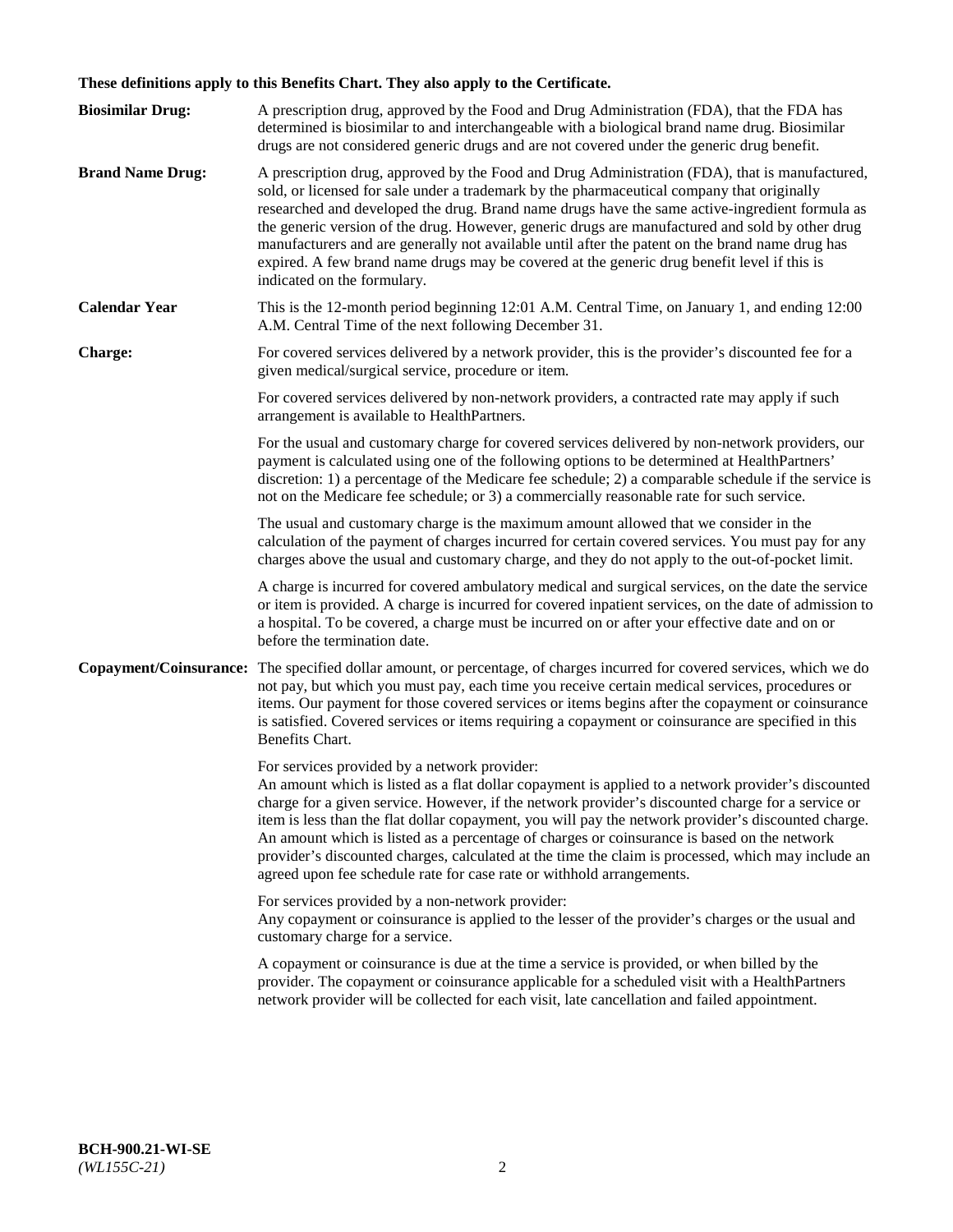| Deductible:                                | The specified dollar amount of charges incurred for covered services, which we do not pay, but an<br>enrollee or a family has to pay first in a calendar year. Our payment for those services or items<br>begins after the deductible is satisfied. For network providers, the amount of the charges that apply<br>to the deductible are based on the network provider's discounted charges, calculated at the time<br>the claim is processed, which may include an agreed upon fee schedule rate for case rate or<br>withhold arrangements. For non-network providers, the amount of charges that apply to the<br>deductible are the lesser of the provider's charges or the usual and customary charge for a service. |
|--------------------------------------------|-------------------------------------------------------------------------------------------------------------------------------------------------------------------------------------------------------------------------------------------------------------------------------------------------------------------------------------------------------------------------------------------------------------------------------------------------------------------------------------------------------------------------------------------------------------------------------------------------------------------------------------------------------------------------------------------------------------------------|
|                                            | Any amounts paid or reimbursed by a third party, including but not limited to: point of service<br>rebates, manufacturer coupons, manufacturer debits cards or other forms of direct reimbursement<br>to an Insured for a product or service, will not apply toward your deductible, to the extent<br>permitted under state and federal law.                                                                                                                                                                                                                                                                                                                                                                            |
|                                            | Your plan has an embedded deductible. This means once an Insured meets the individual<br>deductible, the plan begins paying benefits for that person. If two or more members of the family<br>meet the family deductible, the plan begins paying benefits for all members of the family,<br>regardless of whether each Insured has met the individual deductible. However, an Insured may<br>not contribute more than the individual deductible toward the family deductible.                                                                                                                                                                                                                                           |
|                                            | All services are subject to the deductible unless otherwise indicated below in this Benefits Chart.                                                                                                                                                                                                                                                                                                                                                                                                                                                                                                                                                                                                                     |
| Formulary:                                 | This is a current list, which may be revised from time to time, of prescription drugs, medications,<br>equipment and supplies covered by us as indicated in this Benefits Chart which are covered at the<br>highest benefit level. Some drugs on the formulary may require prior authorization to be covered<br>as formulary drugs. The formulary, and information on drugs that require prior authorization, are<br>available by calling Member Services, or logging on to your "myHealthPartners" account at<br>healthpartners.com.                                                                                                                                                                                   |
| <b>Generic Drug:</b>                       | A prescription drug, approved by the Food and Drug Administration (FDA), that the FDA has<br>determined is comparable to a brand name drug product in dosage form, strength, route of<br>administration, quality, intended use and documented bioequivalence. Generally, generic drugs<br>cost less than brand name drugs. Some brand name drugs may be covered at the generic drug<br>benefit level if this is indicated on the formulary.                                                                                                                                                                                                                                                                             |
| <b>Lifetime Maximum</b><br><b>Benefit:</b> | The specified coverage limit actually paid by us for services and/or charges incurred by you for any<br>given procedure or diagnosis. Payment of benefits under this Benefits Chart ceases when that lifetime<br>maximum benefit is reached. You have to pay for any subsequent charges.                                                                                                                                                                                                                                                                                                                                                                                                                                |
| <b>Non-Formulary Drug:</b>                 | This is a prescription drug, approved by the Food and Drug Administration (FDA), that is not on<br>the formulary, is medically necessary and is not investigative or experimental or otherwise<br>excluded under the Certificate.                                                                                                                                                                                                                                                                                                                                                                                                                                                                                       |
|                                            | Out-of-Pocket Expenses: You pay the specified copayments/coinsurance and deductibles applicable for particular services,<br>subject to the out-of-pocket limit described below. These amounts are in addition to the monthly<br>premium payments.                                                                                                                                                                                                                                                                                                                                                                                                                                                                       |
| <b>Out-of-Pocket Limit:</b>                | You pay the copayments/coinsurance and deductibles for covered services, to the individual or<br>family out-of-pocket limit. Thereafter we cover 100% of the charges incurred for all other covered<br>services, for the rest of the calendar year. You pay amounts greater than the out-of-pocket limit if<br>you exceed any lifetime maximum benefit or any visit or day limits.                                                                                                                                                                                                                                                                                                                                      |
|                                            | Non-Network Benefits above the usual and customary charge (see definition of charge above) do<br>not apply to the out-of-pocket limit.                                                                                                                                                                                                                                                                                                                                                                                                                                                                                                                                                                                  |
|                                            | Non-Network Benefits for transplant surgery do not apply to the out-of-pocket limit.                                                                                                                                                                                                                                                                                                                                                                                                                                                                                                                                                                                                                                    |
|                                            | Any amounts paid or reimbursed by a third party, including but not limited to: point of service<br>rebates, manufacturer coupons, manufacturer debit cards or other forms of direct reimbursement to<br>an Insured for a product or service, will not apply as an out-of-pocket expense, to the extent<br>permitted under state and federal law.                                                                                                                                                                                                                                                                                                                                                                        |
|                                            | You are responsible to keep track of the out-of-pocket expenses. Contact Member Services for<br>assistance in determining the amount paid by the enrollee for specific eligible services received.<br>Claims for reimbursement under the out-of-pocket limit provisions are subject to the same time<br>limits and provisions described under the "Claims Provisions" section of the Certificate.                                                                                                                                                                                                                                                                                                                       |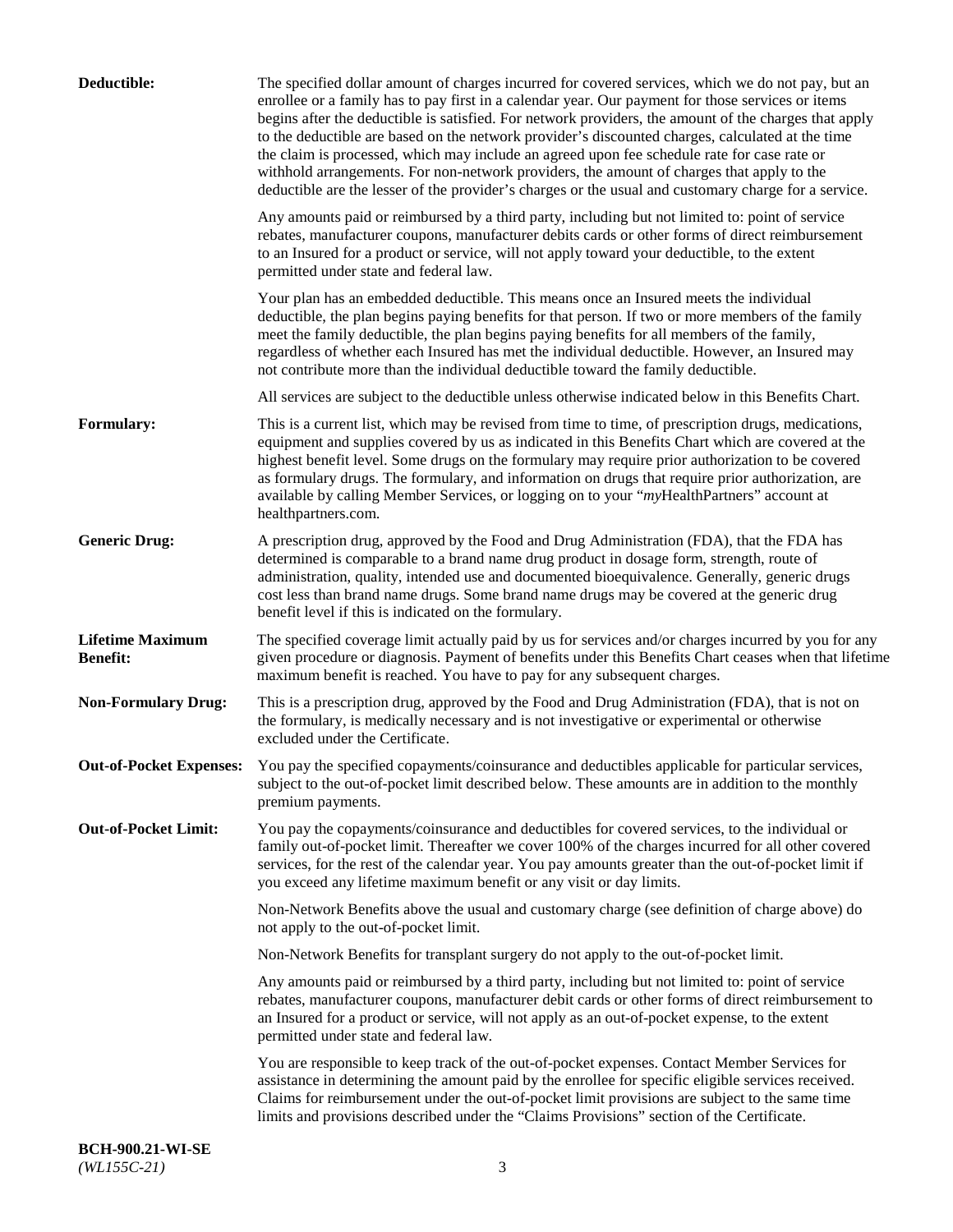|                             | Primary Care Providers: These are providers in the following categories: Family Practice, General Practice, Internal<br>Medicine, Pediatrics, Adolescent Medicine, Adult Medicine and Geriatrics.                                                                                                                                                                                                                                                                                                                                     |
|-----------------------------|---------------------------------------------------------------------------------------------------------------------------------------------------------------------------------------------------------------------------------------------------------------------------------------------------------------------------------------------------------------------------------------------------------------------------------------------------------------------------------------------------------------------------------------|
|                             | <b>Specialty Care Providers:</b> These are providers who are not in the following categories: Family Practice, General Practice,<br>Internal Medicine, Pediatrics, Adolescent Medicine, Adult Medicine and Geriatrics.                                                                                                                                                                                                                                                                                                                |
| <b>Specialty Drug List:</b> | This is a current list, which may be revised from time to time, of prescription drugs, medications,<br>equipment and supplies, which are typically bio-pharmaceuticals. The purpose of a specialty drug<br>list is to facilitate enhanced monitoring of complex therapies used to treat specific conditions.<br>Specialty drugs are covered by us as indicated in this Benefits Chart. The specialty drug list is<br>available by calling Member Services, or logging on to your "myHealthPartners" account at<br>healthpartners.com. |
| virtuwell:                  | This is an online service that you may use to receive a diagnosis and treatment for certain routine<br>conditions, such as a cold and flu, ear pain and sinus infections. You may access the virtuwell<br>website at virtuwell.com.                                                                                                                                                                                                                                                                                                   |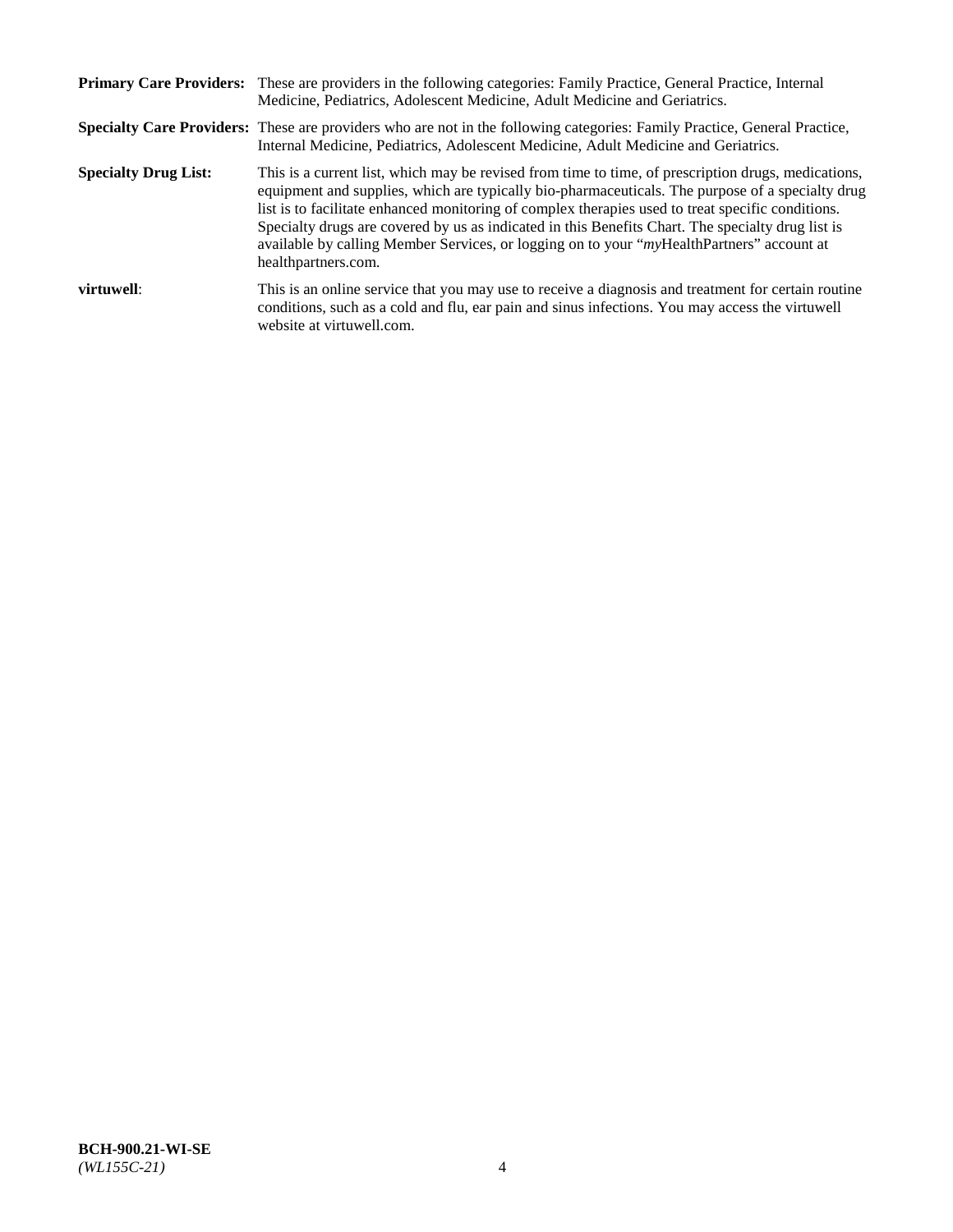# **DEDUCTIBLES AND OUT-OF-POCKET LIMITS**

#### **Individual Calendar Year Deductible**

| <b>Network Benefits</b> | <b>Non-Network Benefits</b> |
|-------------------------|-----------------------------|
| \$3,000                 | \$10,000                    |

#### **Family Calendar Year Deductible**

| <b>Network Benefits</b> | <b>Non-Network Benefits</b> |
|-------------------------|-----------------------------|
| \$6,000                 | \$20,000                    |

Separate deductibles must be satisfied under the Network Benefits and Non-Network Benefits.

Your plan has an embedded deductible. This means once an Insured meets the individual deductible, the plan begins paying benefits for that person. If two or more members of the family meet the family deductible, the plan begins paying benefits for all members of the family, regardless of whether each Insured has met the individual deductible. However, an Insured may not contribute more than the individual deductible toward the family deductible.

Any amounts paid or reimbursed by a third party, including but not limited to: point of service rebates, manufacturer coupons, manufacturer debits cards or other forms of direct reimbursement to an Insured for a product or service, will not apply toward your deductible, to the extent permitted under state and federal law.

#### **Individual Calendar Year Out-of-Pocket Limit**

| <b>Network Benefits</b> | <b>Non-Network Benefits</b> |
|-------------------------|-----------------------------|
| \$6,750                 | \$30,000                    |

#### **Family Calendar Year Out-of-Pocket Limit**

| <b>Network Benefits</b> | <b>Non-Network Benefits</b> |
|-------------------------|-----------------------------|
| \$13,500                | \$60,000                    |

Separate Out-of-Pocket Limits must be satisfied under Network Benefits and Non-Network Benefits.

Non-Network Benefits above the usual and customary charge will not apply to the individual or family Out-of-Pocket Limit.

Non-Network Benefits for transplant surgery do not apply to the Out-of-Pocket Limit.

Any amounts paid or reimbursed by a third party, including but not limited to: point of service rebates, manufacturer coupons, manufacturer debit cards or other forms of direct reimbursement to an Insured for a product or service, will not apply as an out-of-pocket expense, to the extent permitted under state and federal law.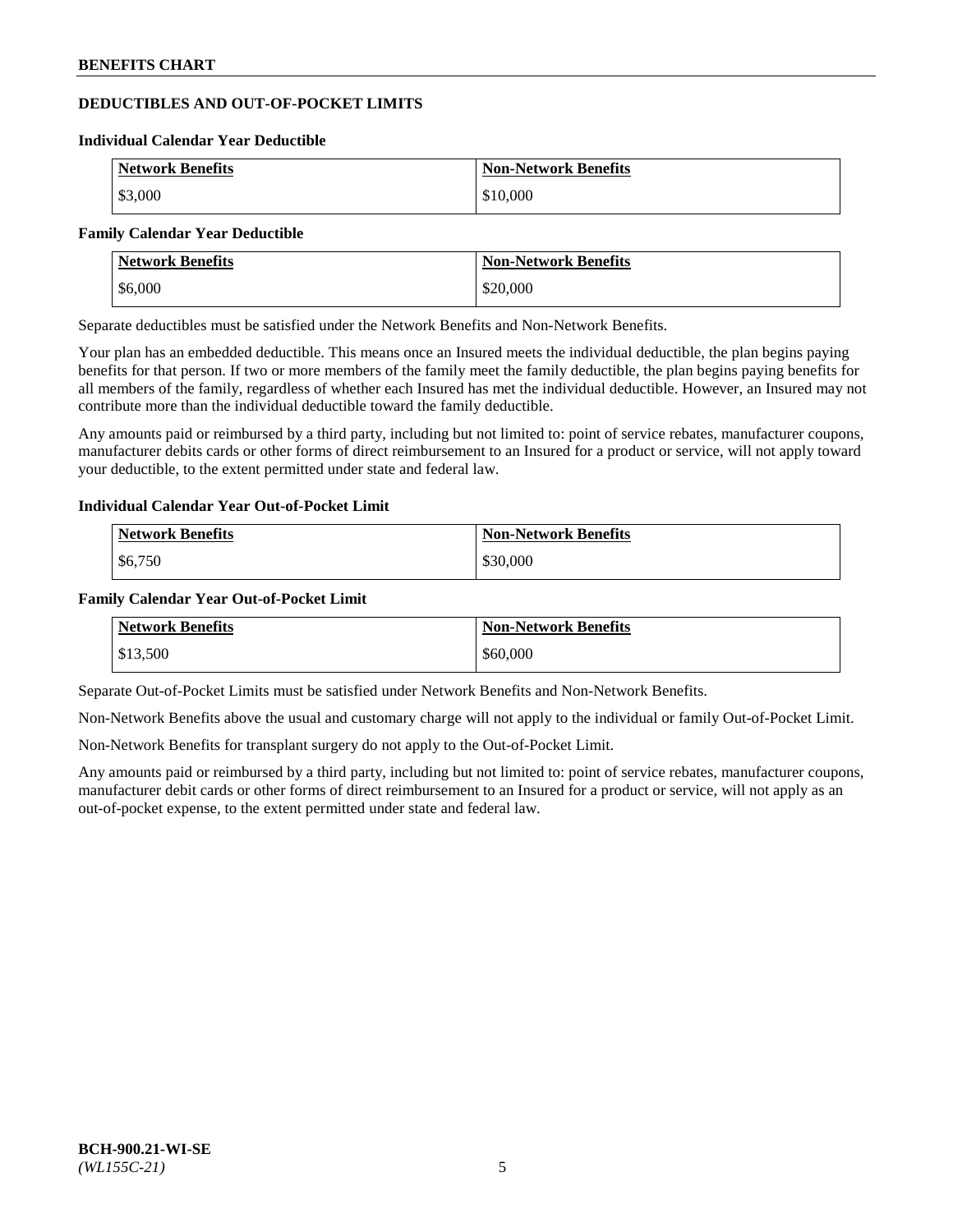## **AMBULANCE AND MEDICAL TRANSPORTATION**

#### **Covered Services:**

We cover ambulance and medical transportation for medical emergencies and as shown below.

We also cover medically necessary, non-emergency transportation if it meets our medical coverage criteria. Covered services and supplies are based on established medical policies, which are subject to periodic review and modification by the medical directors. These medical policies (medical coverage criteria) and applicable prior authorization requirements are available by calling Member Services, or logging on to your "*my*HealthPartners" account a[t healthpartners.com.](https://www.healthpartners.com/hp/index.html)

#### **Ambulance and Medical Transportation (other than non-emergency fixed wing air ambulance transportation)**

| <b>Network Benefits</b>       | <b>Non-Network Benefits</b> |
|-------------------------------|-----------------------------|
| 100% of the charges incurred. | See Network Benefits.       |

#### **Non-Emergency Fixed Wing Air Ambulance Transportation**

| <b>Network Benefits</b>       | <b>Non-Network Benefits</b>  |
|-------------------------------|------------------------------|
| 100% of the charges incurred. | 50% of the charges incurred. |

#### **Not Covered:**

See "Services Not Covered" in the Certificate.

## **AUTISM TREATMENT**

#### **Covered Services:**

Your network provider will coordinate the prior authorization process for any autism treatment services. You may call Member Services at 952-883-5000 or toll-free at 1-800-883-2177 if you have any questions or concerns regarding the authorization process.

Please call Member Services at 952-883-5000 or toll-free at 1-800-883-2177 to request authorization for autism treatment services from a non-network provider.

We cover prior authorized evidence-based intensive-level and nonintensive-level treatment of autism spectrum disorders (autism disorder, Asperger's syndrome or pervasive development disorder not otherwise specified).

Covered services are based on established medical policies, which are subject to periodic review and modification by the medical or dental directors. These medical policies (medical coverage criteria) are available by calling Member Services, or logging on to your "*my*HealthPartners" account at [healthpartners.com.](https://www.healthpartners.com/hp/index.html)

**Intensive-Level Services** for children diagnosed with autism spectrum disorders. Intensive-level services must begin on or after two years of age and end before nine years of age. Intensive-level services, on average, are services provided for more than 20 hours of treatment per week. (The average number of hours a week is calculated over a six-month period.)

| <b>Network Benefits</b>                  | <b>Non-Network Benefits</b>              |
|------------------------------------------|------------------------------------------|
| 100% of the charges incurred.            | 50% of the charges incurred.             |
| Limited to 235 visits per calendar year. | Limited to 235 visits per calendar year. |

The maximum number of visits is combined for Network Benefits and Non-Network Benefits.

#### **Intensive-Level Services Lifetime Maximum Benefit**

| <b>Network Benefits</b>                                              | <b>Non-Network Benefits</b>                                          |
|----------------------------------------------------------------------|----------------------------------------------------------------------|
| 4 years of cumulative services under this plan or any<br>other plan. | 4 years of cumulative services under this plan or any<br>other plan. |

The Lifetime Maximum Benefit is combined for Network Benefits and Non-Network Benefits.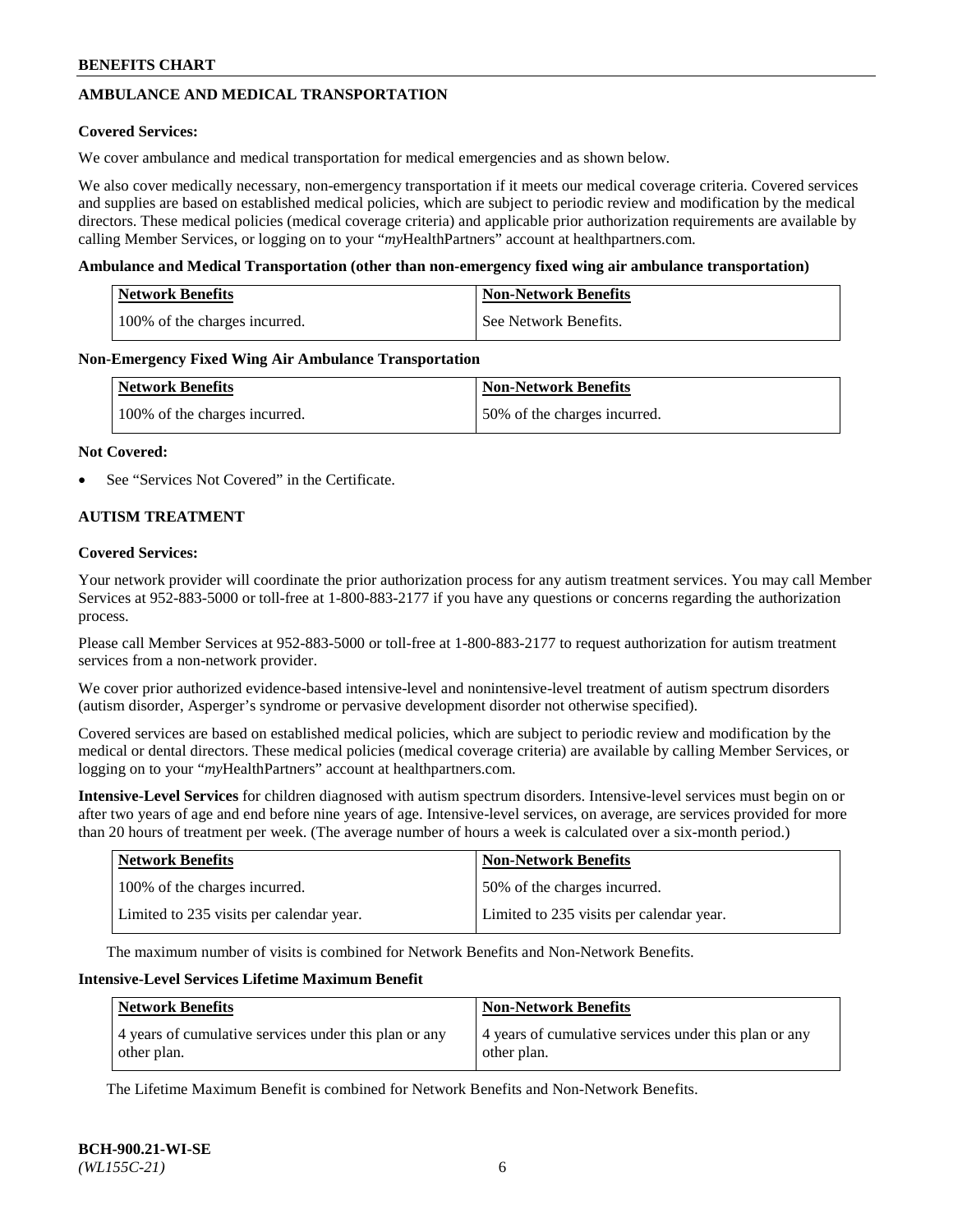#### **Nonintensive-Level Services** for Insureds diagnosed with autism spectrum disorders

| <b>Network Benefits</b>                  | <b>Non-Network Benefits</b>              |
|------------------------------------------|------------------------------------------|
| 100% of the charges incurred.            | 50% of the charges incurred.             |
| Limited to 120 visits per calendar year. | Limited to 120 visits per calendar year. |

The maximum number of visits is combined for Network Benefits and Non-Network Benefits.

#### **Not Covered:**

See "Services Not Covered" in the Certificate.

## **BEHAVIORAL HEALTH SERVICES**

#### **Covered Services:**

Covered services are based on established medical policies, which are subject to periodic review and modification by the medical directors. These medical policies (medical coverage criteria) are available by calling Member Services, or logging on to your "*my*HealthPartners" account at [healthpartners.com.](https://www.healthpartners.com/hp/index.html)

**Transitional Treatment Services.** These are services for the treatment of nervous or mental disorders, alcoholism or other drug abuse problems which are provided to an Insured in a less restrictive manner than are inpatient hospital services but in a more intensive manner than are outpatient services. Transitional treatment services are services offered by a provider, and certified by the Wisconsin Department of Health Services for each of the following (except the last bulleted item):

- Mental health services for covered adults in a day treatment program.
- Mental health services for covered children in a day hospital treatment program.
- Services for persons with chronic mental illness provided through a community support program.
- Residential treatment programs for alcohol and/or drug dependent covered persons.
- Alcohol and Other Drug Abuse (AODA) services in, a day treatment program.
- Services for persons who are experiencing a mental health crisis or who are in a situation likely to turn into a mental health crisis if support is not provided.
- Intensive outpatient programs for the treatment of psychoactive substance use disorders provided in accordance with the patient placement criteria of the American Society of Addiction Medicine.

## **Mental Health Services**

We cover services for mental health diagnoses as described in the Diagnostic and Statistical Manual of Mental Disorders – Fifth Edition (DSM 5) (most recent edition) that lead to significant disruption of function in your life.

We provide coverage for mental health treatment ordered by a Wisconsin court under a valid court order that is issued on the basis of a behavioral care evaluation performed by a licensed psychiatrist or doctoral level licensed psychologist, which includes a diagnosis and an individual treatment plan for care in the most appropriate, least restrictive environment. We must be given a copy of the court order and the behavioral care evaluation, and the service must be a covered benefit under this plan, and the service must be provided by a network provider, or other provider as required by law.

**Outpatient Services:** We cover medically necessary outpatient professional mental health services for evaluation, crisis intervention, and treatment of mental health disorders.

A comprehensive diagnostic assessment will be made of each patient as the basis for a determination by a mental health professional, concerning the appropriate treatment and the extent of services required.

Outpatient services we cover for a diagnosed mental health condition include the following:

- Individual, group, family and multi-family therapy.
- Medication management provided by a physician, certified nurse practitioner, or physician's assistant.
- Psychological testing services for the purposes of determining the differential diagnoses and treatment planning for patients currently receiving behavioral health services.
- Partial hospitalization services in a licensed hospital or community mental health center.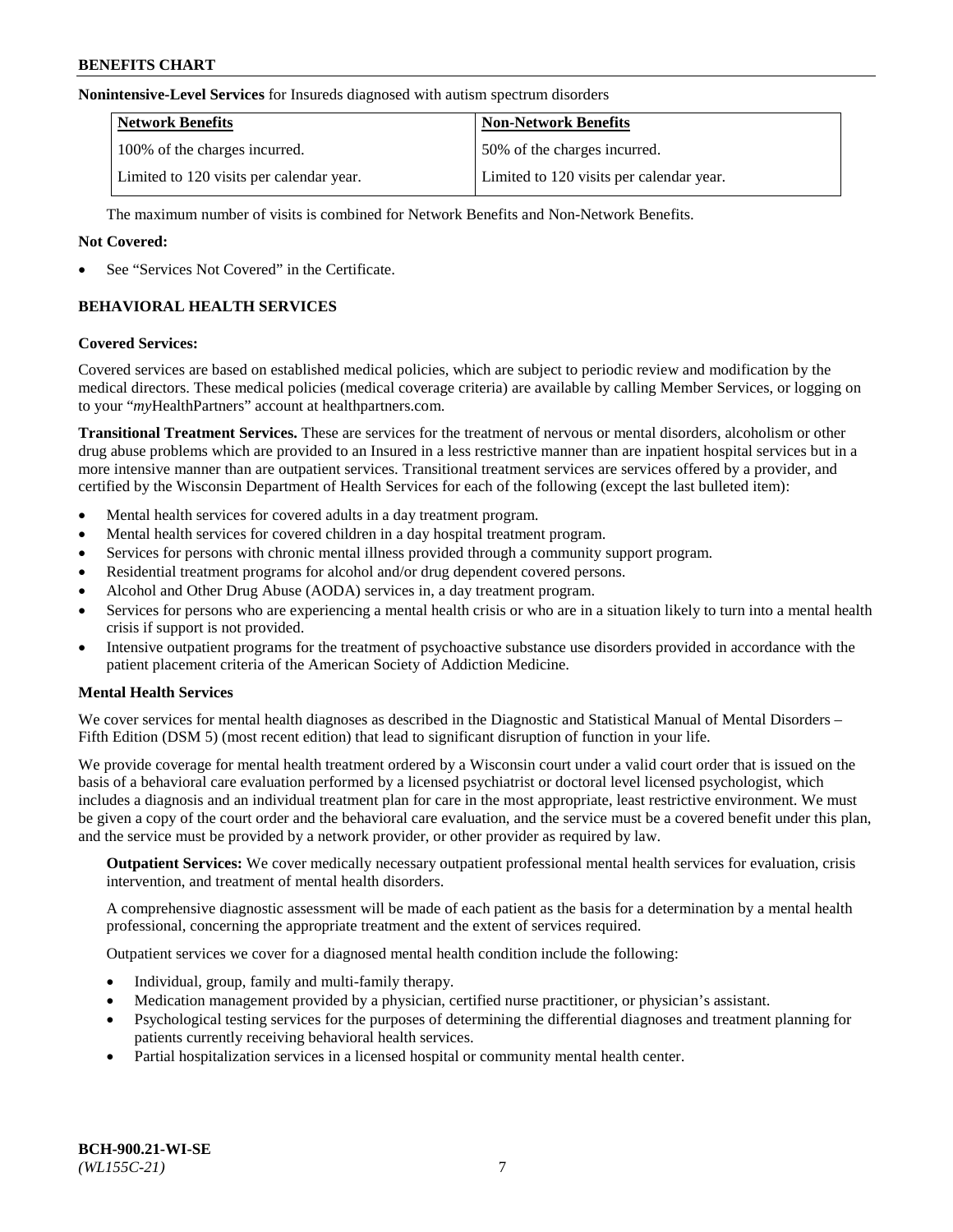- Psychotherapy and nursing services provided in the home if authorized by us.
- Treatment of gender dysphoria that meets medical coverage criteria.

## **Mental Health Office Visits**

| <b>Network Benefits</b>                                                                                                               | <b>Non-Network Benefits</b>  |
|---------------------------------------------------------------------------------------------------------------------------------------|------------------------------|
| 100% of the charges incurred, subject to a<br>copayment of \$30 per visit.                                                            | 50% of the charges incurred. |
| For family therapy, only one copayment will be<br>charged, regardless of the number of Insureds primarily<br>involved in the therapy. |                              |

## **Group Therapy in an Office**

| <b>Network Benefits</b>                                                    | <b>Non-Network Benefits</b>  |
|----------------------------------------------------------------------------|------------------------------|
| 100% of the charges incurred, subject to a<br>copayment of \$15 per visit. | 50% of the charges incurred. |

## **Mental Health Outpatient Hospital Serivces**

| Network Benefits              | <b>Non-Network Benefits</b>  |
|-------------------------------|------------------------------|
| 100% of the charges incurred. | 50% of the charges incurred. |

**Inpatient Services:** We cover medically necessary inpatient services in a hospital or licensed residential treatment facility and professional services for treatment of mental health disorders. Medical stabilization is covered under inpatient hospital services in the "Hospital and Skilled Nursing Facility Services" section.

We cover residential care for the treatment of eating disorders in a licensed facility, as an alternative to inpatient care, when it is medically necessary and your physician obtains authorization from us.

| Network Benefits              | <b>Non-Network Benefits</b>  |
|-------------------------------|------------------------------|
| 100% of the charges incurred. | 50% of the charges incurred. |

**Transitional Treatment Services:** We cover transitional treatment services described above for treatment of mental and nervous disorders.

| Network Benefits              | Non-Network Benefits         |
|-------------------------------|------------------------------|
| 100% of the charges incurred. | 50% of the charges incurred. |

#### **Substance Abuse Treatment Services**

We cover medically necessary services for assessments by a licensed alcohol and drug counselor and treatment of Substance Related Disorders as defined in the latest edition of the DSM 5.

**Outpatient Services:** We cover medically necessary outpatient professional services for diagnosis and treatment of alcoholism and other drug abuse problems. Substance abuse treatment services must be provided by a program licensed by the local Department of Health Services. Outpatient services we cover for a diagnosed substance abuse disorder include the following:

- Individual, group, family, and multi-family therapy provided in an office setting.
- We cover opiate replacement therapy including methadone and buprenorphine treatment.

## **Substance Abuse Treatment Office Visits**

| Network Benefits                                                           | <b>Non-Network Benefits</b>  |
|----------------------------------------------------------------------------|------------------------------|
| 100% of the charges incurred, subject to a<br>copayment of \$30 per visit. | 50% of the charges incurred. |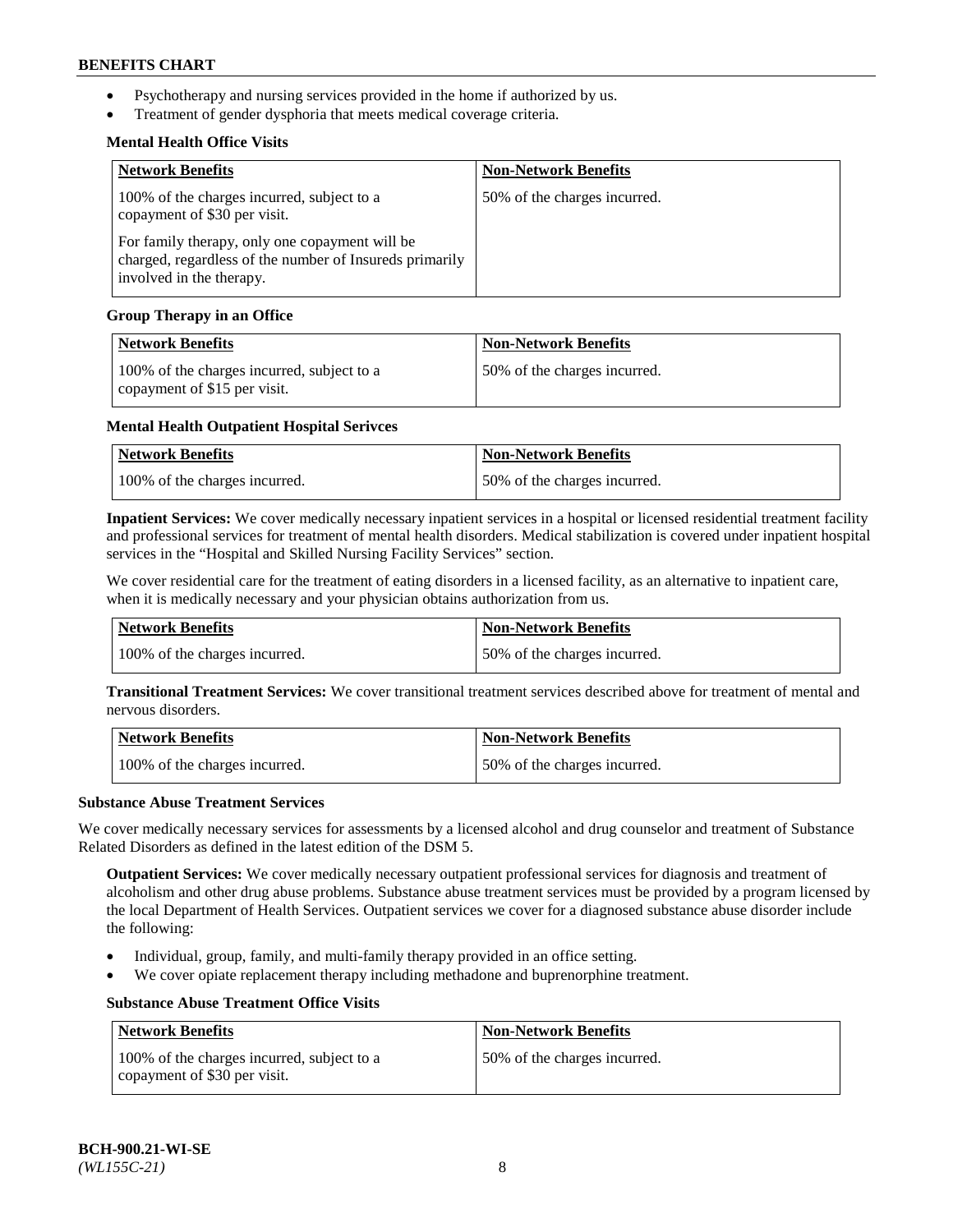#### **Substance Abuse Treatment Outpatient Hospital Serivces**

| Network Benefits              | <b>Non-Network Benefits</b>  |
|-------------------------------|------------------------------|
| 100% of the charges incurred. | 50% of the charges incurred. |

**Inpatient Services:** We cover medically necessary inpatient services in a hospital or a licensed residential primary treatment center.

We cover services provided in a hospital that is licensed by the local state and accredited by Medicare.

**Detoxification Services.** We cover detoxification services in a hospital or community detoxification facility if it is licensed by the local Department of Health Services.

| <b>Network Benefits</b>       | <b>Non-Network Benefits</b>  |
|-------------------------------|------------------------------|
| 100% of the charges incurred. | 50% of the charges incurred. |

**Transitional Treatment Services:** We cover transitional treatment services described above for treatment of alcoholism or other drug abuse problems.

| Network Benefits              | <b>Non-Network Benefits</b>  |
|-------------------------------|------------------------------|
| 100% of the charges incurred. | 50% of the charges incurred. |

**Additional Mental Health and Substance Abuse Treatment Benefits for a Dependent Child Who is a Student:** If a dependent child is a student in a school and that school is located in Wisconsin, but outside of our service area, we cover services as required under Wisconsin Statute 609.655.

| <b>Network Benefits</b>       | <b>Non-Network Benefits</b>  |
|-------------------------------|------------------------------|
| 100% of the charges incurred. | 50% of the charges incurred. |

#### **Not Covered:**

See "Services Not Covered" in the Certificate.

## **CHIROPRACTIC SERVICES**

#### **Covered Services:**

We cover chiropractic services for rehabilitative care. Chiropractic services are adjustments to any abnormal articulations of the human body, especially those of the spinal column, for the purpose of giving freedom of action to impinged nerves that may cause pain or deranged function.

Massage therapy which is performed in conjunction with other treatment/modalities by a chiropractor, is part of a prescribed treatment plan and is not billed separately is covered

| <b>Network Benefits</b>                                                    | <b>Non-Network Benefits</b>  |
|----------------------------------------------------------------------------|------------------------------|
| 100% of the charges incurred, subject to a<br>copayment of \$60 per visit. | 50% of the charges incurred. |

## **Not Covered:**

- Massage therapy for the purpose of comfort or convenience of the Insured.
- See "Services Not Covered" in the Certificate.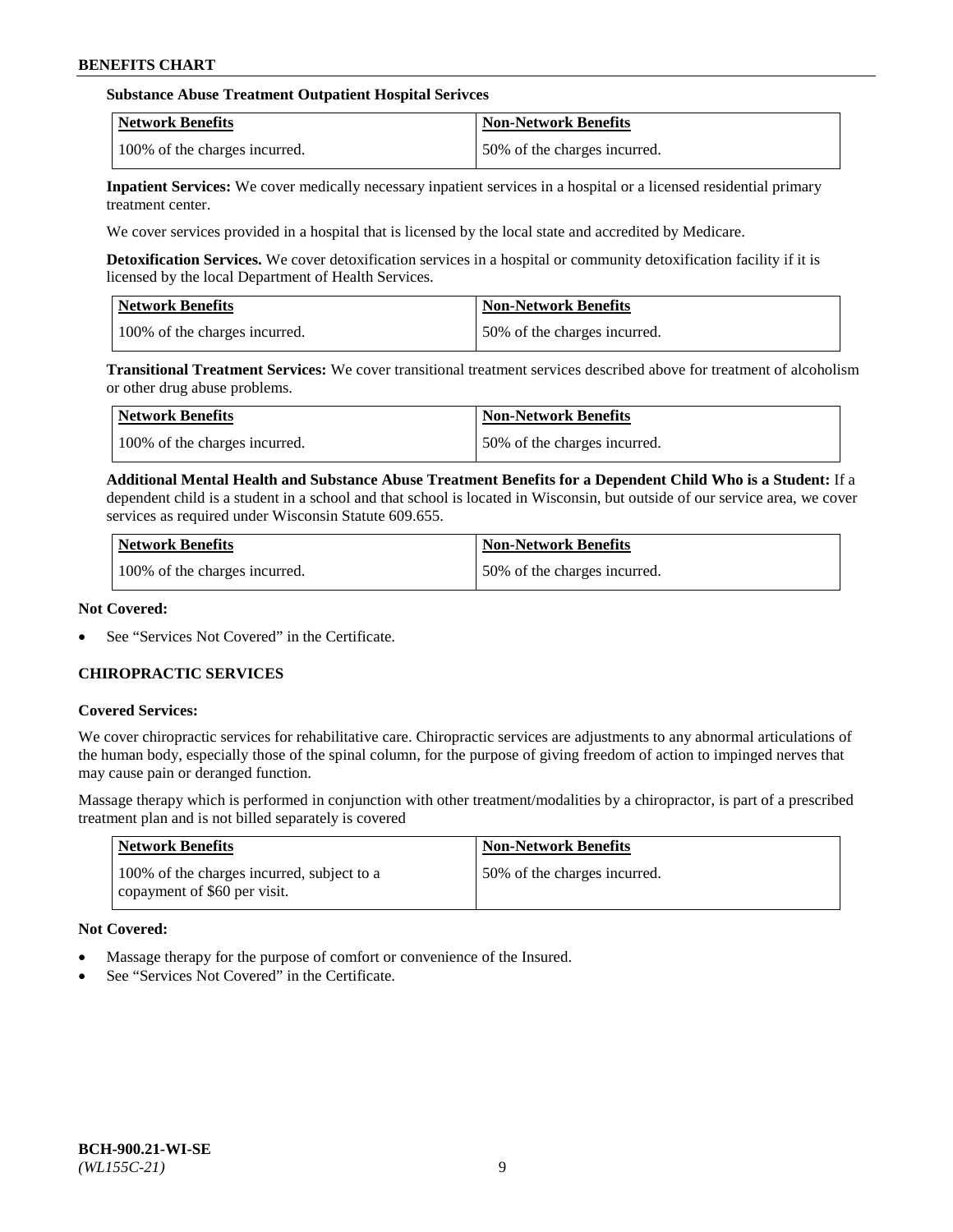# **CLINICAL TRIALS**

## **Covered Services:**

We cover certain routine services if you participate in a Phase I, Phase II, Phase III or Phase IV approved clinical trial that is conducted in relation to the prevention, detection, or treatment of cancer or other life-threatening disease or condition as defined in the Affordable Care Act. Approved clinical trials include (1) federally funded trials when the study or investigation is approved or funded by any of the federal agencies defined in the Public Health Services Act, section 2709 (d) (1) (A); (2) the study or investigation is conducted under an investigational new drug application reviewed by the Food and Drug Administration; and (3) the study or investigation is a drug trial that is exempt from having such an investigational new drug application. We cover routine patient costs for services that would be eligible under the Certificate and this Benefits Chart if the service were provided outside of a clinical trial.

| Network Benefits                                        | <b>Non-Network Benefits</b>                           |
|---------------------------------------------------------|-------------------------------------------------------|
| Coverage level is same as corresponding Network         | Coverage level is same as corresponding               |
| Benefits, depending on type of service provided such as | Non-Network Benefits, depending on type of service    |
| Office Visits for Illness or Injury, Inpatient or       | provided such as Office Visits for Illness or Injury, |
| Outpatient Hospital Services.                           | Inpatient or Outpatient Hospital Services.            |

## **Not Covered:**

- The investigative or experimental item, device or service itself.
- Items or services that are provided solely to satisfy data collection and analysis needs and that are not used in the direct clinical management of the patient.
- A service that is clearly inconsistent with widely accepted and established standards of care for a particular diagnosis.
- See "Services Not Covered" in the Certificate.

## **DENTAL SERVICES**

## **Covered Services:**

We cover services as described below.

**Accidental Dental Services:** We cover dentally necessary services to treat and restore damage done to sound, natural, unrestored teeth as a result of an accidental injury. Coverage is for damage caused by external trauma to face and mouth only, not for cracked or broken teeth, which result from biting or chewing. We cover restorations, root canals, crowns and replacement of teeth lost that are directly related to the accident in which the Insured was involved. We cover initial exam, x-rays and palliative treatment including extractions, and other oral surgical procedures directly related to the accident. Subsequent treatment must be initiated within the policies time-frame and must be directly related to the accident. We do not cover restoration and replacement of teeth that are not "sound and natural" at the time of the accident.

Full mouth rehabilitations to correct occlusion (bite) and malocclusion (misaligned teeth not due to the accident) are not covered.

When an implant-supported dental prosthetic treatment is pursued, the accidental dental benefit will be applied to the prosthetic procedure. Benefits are limited to the amount that would be paid toward the placement of a removable dental prosthetic appliance that could be used in the absence of implant treatment. Care must be provided or pre-authorized by a HealthPartners dentist.

| Network Benefits              | <b>Non-Network Benefits</b>  |
|-------------------------------|------------------------------|
| 100% of the charges incurred. | 50% of the charges incurred. |

For all accidental dental services, treatment and/or restoration must be initiated within six months of the date of the injury. Coverage is limited to the initial course of treatment and/or initial restoration. Services must be provided within 24 months of the date of injury to be covered.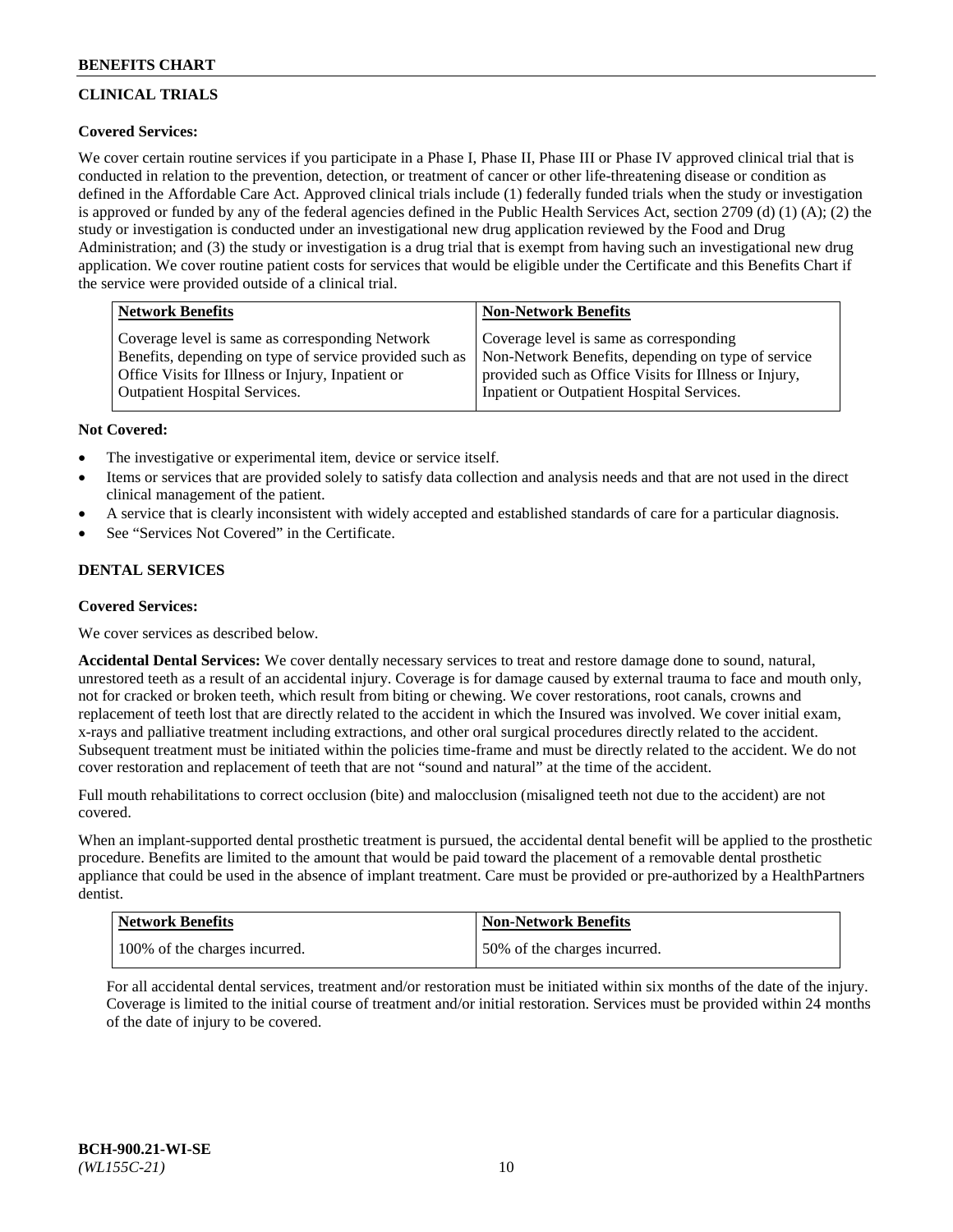# **Medical Referral Dental Services**

**Medically Necessary Outpatient Dental Services:** We cover medically necessary outpatient dental services. Coverage is limited to dental services required for treatment of an underlying medical condition, e.g., removal of teeth to complete radiation treatment for cancer of the jaw, cysts and lesions.

| <b>Network Benefits</b>       | Non-Network Benefits         |
|-------------------------------|------------------------------|
| 100% of the charges incurred. | 50% of the charges incurred. |

**Medically Necessary Hospitalization and Anesthesia for Dental Care:** We cover medically necessary hospitalization for dental care. This is limited to charges incurred by an Insured who: (1) is a child under age  $5$ ; (2) is severely disabled; (3) has a medical condition, and requires hospitalization or general anesthesia for dental care treatment; or (4) is a child between ages 5 and 12 and care in dental offices has been attempted unsuccessfully and usual methods of behavior modification have not been successful, or when extensive amounts of restorative care, exceeding four appointments, are required. Coverage is limited to facility and anesthesia charges. Oral surgeon/dentist professional fees are not covered. The following are examples, though not all-inclusive, of medical conditions which may require hospitalization for dental services: severe asthma, severe airway obstruction or hemophilia. Hospitalization required due to the behavior of the Insured or due to the extent of the dental procedure is not covered.

| Network Benefits              | <b>Non-Network Benefits</b>  |
|-------------------------------|------------------------------|
| 100% of the charges incurred. | 50% of the charges incurred. |

**Medical Complications of Dental Care:** We cover medical complications of dental care. Treatment must be medically necessary care and related to medical complications of non-covered dental care, including complications of the head, neck, or substructures.

| Network Benefits              | Non-Network Benefits         |
|-------------------------------|------------------------------|
| 100% of the charges incurred. | 50% of the charges incurred. |

**Oral Surgery:** We cover oral surgery. Coverage is limited to treatment of medical conditions requiring oral surgery, such as treatment of oral neoplasm, non-dental cysts, fracture of the jaws, trauma of the mouth and jaws, and any other oral surgery procedures provided as medically necessary dental services.

| Network Benefits              | <b>Non-Network Benefits</b>  |
|-------------------------------|------------------------------|
| 100% of the charges incurred. | 50% of the charges incurred. |

**Treatment of Cleft Lip and Cleft Palate:** We cover treatment of cleft lip and cleft palate of a dependent child, including orthodontic treatment and oral surgery directly related to the cleft. Dental services which are not required for the treatment of cleft lip or cleft palate are not covered. If a dependent child covered under the Certificate and Benefits Chart is also covered under a dental plan which includes orthodontic services, that dental plan shall be considered primary for the necessary orthodontic services. Oral appliances are subject to the same copayment, conditions and limitations as durable medical equipment.

| <b>Network Benefits</b>                               | <b>Non-Network Benefits</b>                            |
|-------------------------------------------------------|--------------------------------------------------------|
| Coverage level is same as corresponding Network       | Coverage level is same as corresponding                |
| Benefits, depending on type of service provided, such | Non-Network Benefits, depending on type of service     |
| as Office Visits for Illness or Injury, Inpatient or  | provided, such as Office Visits for Illness or Injury, |
| Outpatient Hospital Services.                         | Inpatient or Outpatient Hospital Services.             |

**Treatment of Temporomandibular Disorder (TMD) and Craniomandibular Disorder (CMD):** We cover diagnostic procedures, surgical treatment and non-surgical treatment (including intraoral splint therapy devices) for temporomandibular disorder (TMD) and craniomandibular disorder (CMD), which is medically necessary care. Dental services which are not required to directly treat TMD or CMD are not covered.

| Network Benefits              | <b>Non-Network Benefits</b>  |
|-------------------------------|------------------------------|
| 100% of the charges incurred. | 50% of the charges incurred. |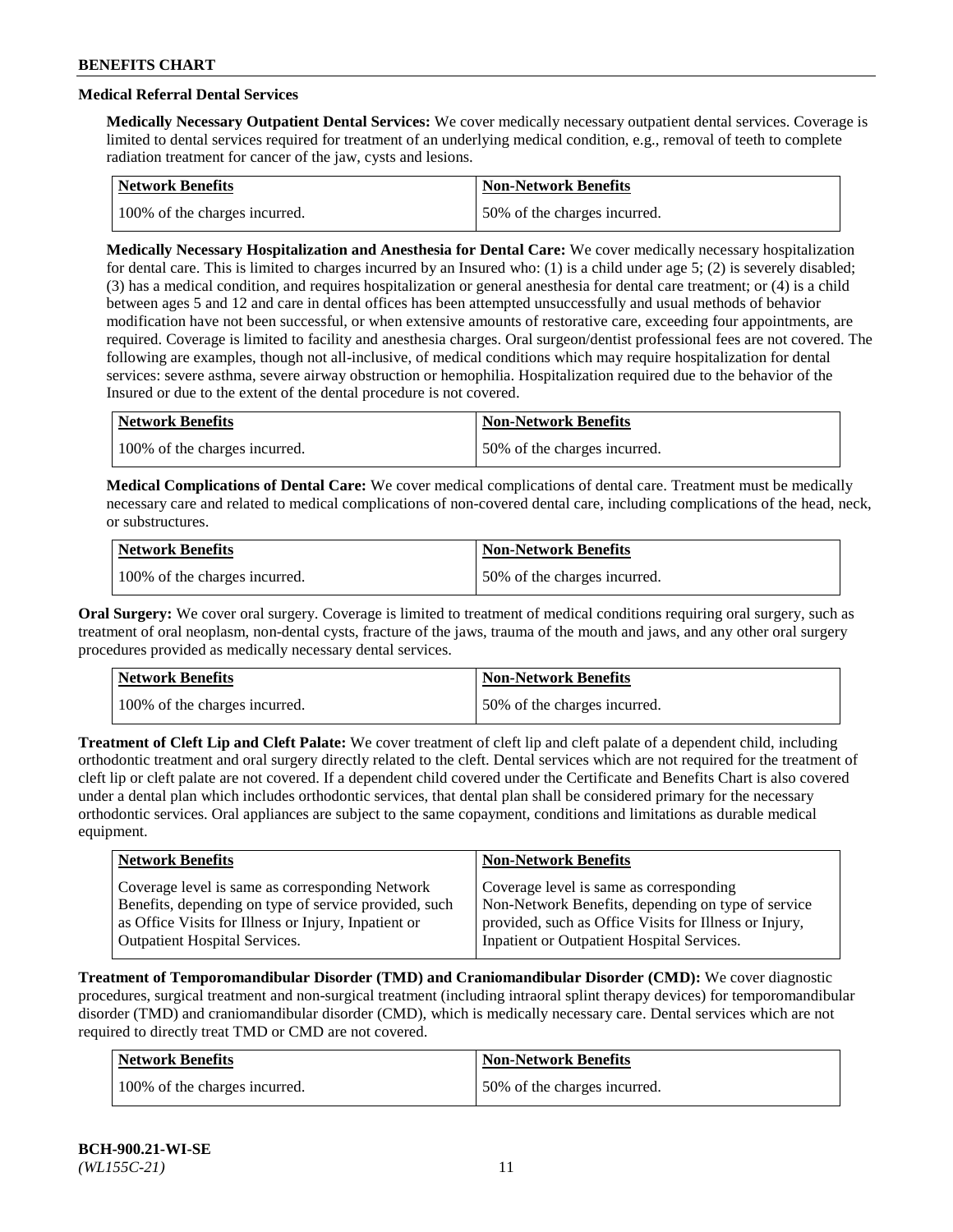## **Not Covered:**

- Dental treatment, procedures or services not listed in this Benefits Chart.
- Accident-related dental services if treatment is: (1) provided to teeth which are not sound and natural; (2) to teeth which have been restored; (3) initiated beyond six months from the date of the injury; (4) received beyond the initial treatment or restoration; or (5) received beyond 24 months from the date of injury.
- Oral surgery to remove wisdom teeth.
- Orthognathic treatment or procedures and all related services.
- See "Services Not Covered" in the Certificate.

## **DIAGNOSTIC IMAGING SERVICES**

#### **Covered Services:**

We cover diagnostic imaging, when ordered by a provider and provided in a clinic or outpatient hospital facility.

For Network Benefits, non-emergent, scheduled outpatient Magnetic Resonance Imaging (MRI) and Computed Tomography (CT) must be provided at a designated facility. Your physician or facility will obtain or verify prior authorization for these services, as needed.

We cover services provided in a clinic or outpatient hospital facility. To see the benefit level for inpatient hospital or skilled nursing facility services, see benefits under "Inpatient Hospital and Skilled Nursing Facility Services".

#### **Outpatient Magnetic Resonance Imaging (MRI) and Computed Tomography (CT)**

| <b>Network Benefits</b>       | <b>Non-Network Benefits</b>  |
|-------------------------------|------------------------------|
| 100% of the charges incurred. | 50% of the charges incurred. |

## **All Other Outpatient Diagnostic Imaging Services**

#### **Services for Illness or Injury**

| <b>Network Benefits</b>       | Non-Network Benefits         |
|-------------------------------|------------------------------|
| 100% of the charges incurred. | 50% of the charges incurred. |

#### **Preventive Services (MRI/CT procedures are not considered preventive)**

Diagnostic imaging services associated with preventive services are covered at the benefit level shown in the "Preventive Services" section of this Benefits Chart.

#### **Not Covered:**

See "Services Not Covered" in the Certificate.

## **DURABLE MEDICAL EQUIPMENT, PROSTHETICS, ORTHOTICS AND SUPPLIES**

#### **Covered Services:**

We cover equipment and services, as described below.

We cover durable medical equipment and services, prosthetics, orthotics and supplies, subject to the limitations below, including certain disposable supplies, enteral feedings and the following diabetic supplies and equipment: glucose monitors, insulin pumps limited to the purchase of one pump per year, syringes, blood and urine test strips and other diabetic supplies as deemed medically appropriate and necessary, for Insureds with gestational, Type I or Type II diabetes.

We cover external hearing aids, cochlear implants, and related treatment prescribed by a physician or by a licensed audiologist for Insureds under 18 years of age who have hearing loss.

We also cover basic hearing aids for Insureds age 18 or older for the correction of a hearing impairment.

Osseointegrated or bone-anchored hearing aids are only covered for Insureds who have hearing loss that is not correctable by any other procedure.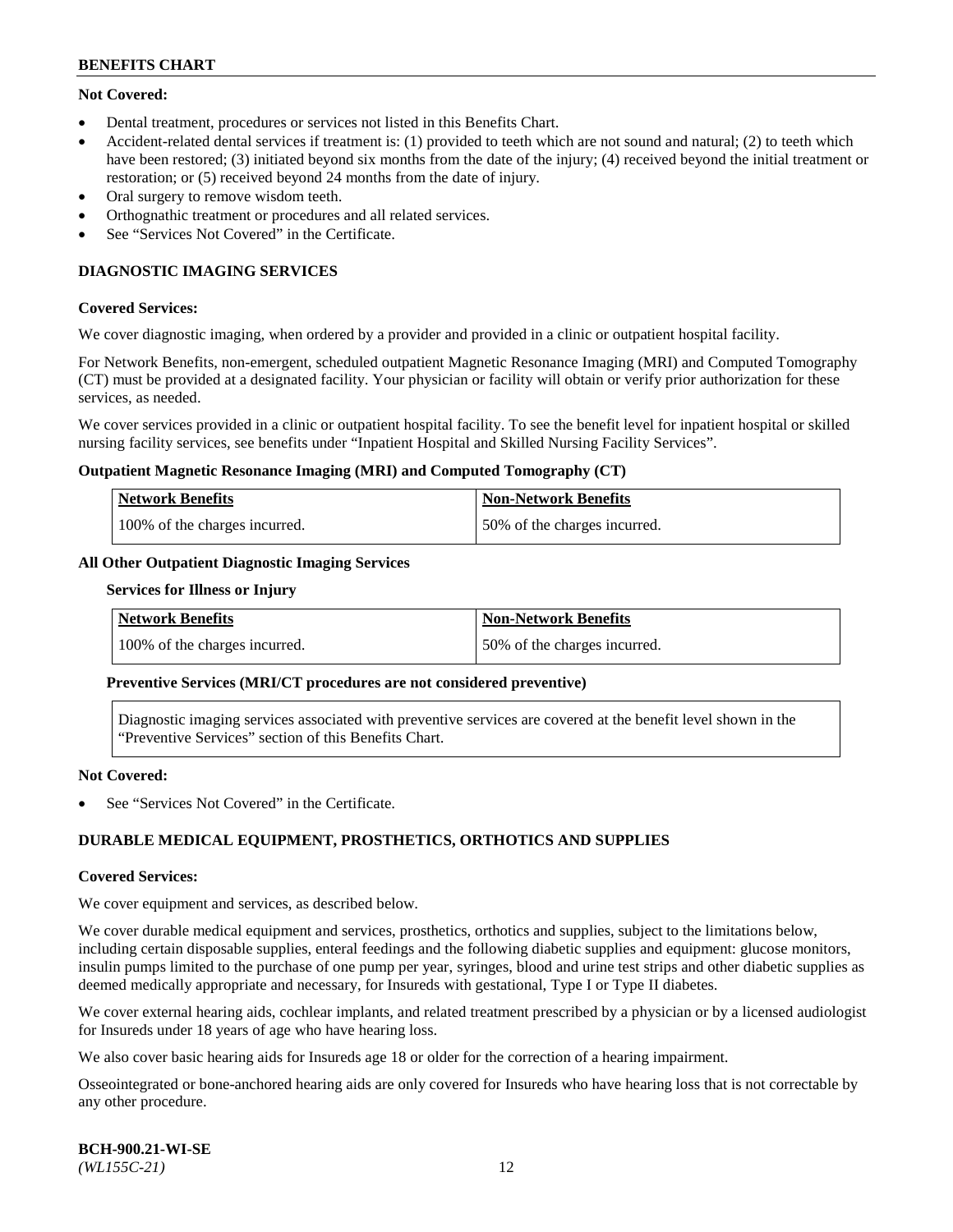Hearing aids are limited to one basic, standard hearing aid for each ear every three years.

A basic hearing aid is defined as a hearing device that consists of a microphone, amplifier, volume control, battery and receiver, which is up to date using the latest technology. It does not include upgrades above and beyond the functionality of a basic hearing aid, including, but not limited to, hearing improvements for group settings, background noise, Bluetooth/remote control functionality, or extended warranties. Charges for upgrades above the cost of a basic, standard hearing aid are not covered.

## **Diabetic Supplies Purchased at a Pharmacy**

| <b>Network Benefits</b>       | <b>Non-Network Benefits</b>  |
|-------------------------------|------------------------------|
| 100% of the charges incurred. | 50% of the charges incurred. |

#### **Diabetic Supplies Purchased from a Non-Pharmacy Provider**

| Network Benefits                                                      | <b>Non-Network Benefits</b>  |
|-----------------------------------------------------------------------|------------------------------|
| 100% of the charges incurred if purchased from an<br>approved vendor. | 50% of the charges incurred. |

#### **Special Dietary Treatment for Phenylketonuria (PKU) if it meets our medical coverage criteria**

| Network Benefits              | <b>Non-Network Benefits</b>  |
|-------------------------------|------------------------------|
| 100% of the charges incurred. | 50% of the charges incurred. |

#### **Oral Amino Acid Based Elemental Formula if it meets our Medical Coverage Criteria**

| <b>Network Benefits</b>       | <b>Non-Network Benefits</b>  |
|-------------------------------|------------------------------|
| 100% of the charges incurred. | 50% of the charges incurred. |

#### **All Other Durable Medical Equipment, Prosthetics, Orthotics and Supplies**

| <b>Network Benefits</b>       | <b>Non-Network Benefits</b>  |
|-------------------------------|------------------------------|
| 100% of the charges incurred. | 50% of the charges incurred. |

## **Limitations:**

Coverage of durable medical equipment is limited by the following:

- No more than a 93-day supply of diabetic supplies are covered and dispensed at a time.
- Payment will not exceed the cost of an alternate piece of equipment or service that is effective and medically necessary.
- For prosthetic benefits, other than oral appliances for cleft lip and cleft palate, payment will not exceed the cost of an alternate piece of equipment or service that is effective, medically necessary and enables Insureds to conduct standard activities of daily living.
- We reserve the right to determine if an item will be approved for rental vs. purchase.
- We require that certain diabetic supplies and equipment be purchased at a pharmacy.
- Diabetic supplies and equipment are limited to certain models and brands.
- Durable medical equipment and supplies must be obtained or repaired by approved vendors.
- Covered services and supplies are based on established medical policies which are subject to periodic review and modification by the medical or dental directors. Our medical policy for diabetic supplies includes information on our required models and brands. These medical policies (medical coverage criteria) are available by calling Member Services, or logging on to your "*my*HealthPartners" account a[t healthpartners.com.](https://www.healthpartners.com/hp/index.html)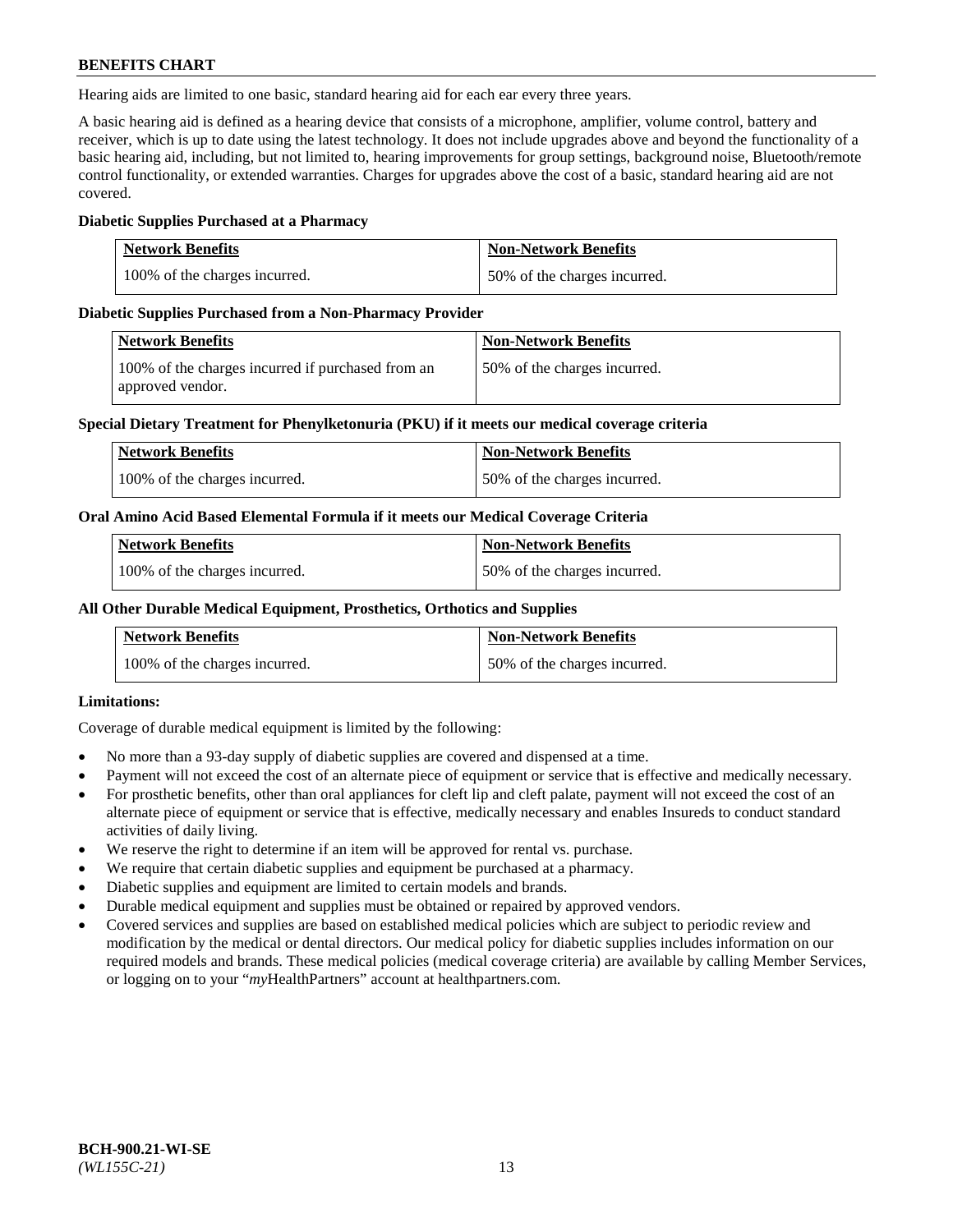## **Not Covered:**

Items which are not eligible for coverage include, but are not limited to:

- Replacement or repair of any covered items, if the items are (i) damaged or destroyed by misuse, abuse or carelessness, (ii) lost; or (iii) stolen.
- Duplicate or similar items.
- Labor and related charges for repair of any covered items which are more than the cost of replacement by an approved vendor.
- Sales tax, mailing, delivery charges, service call charges.
- Items which are primarily educational in nature or for hygiene, vocation, comfort, convenience or recreation.
- Communication aids or devices: equipment to create, replace or augment communication abilities including, but not limited to, speech processors, receivers, communication boards, or computer or electronic assisted communication.
- Implantable and osseointegrated or bone-anchored hearing aids and their fitting, except as specifically described in this Benefits Chart. This exclusion does not apply to cochlear implants.
- Eyeglasses, contact lenses and their fitting, measurement and adjustment, except as specifically described in this Benefits Chart.
- Hair prostheses (wigs).
- Household equipment which primarily has customary uses other than medical, such as, but not limited to, exercise cycles, air purifiers, central or unit air conditioners, water purifiers, non-allergenic pillows, mattresses or waterbeds.
- Household fixtures including, but not limited to, escalators or elevators, ramps, swimming pools and saunas.
- Modifications to the structure of the home including, but not limited to, wiring, plumbing or charges for installation of equipment.
- Vehicle, car or van modifications including, but not limited to, hand brakes, hydraulic lifts and car carrier.
- Rental equipment while owned equipment is being repaired by non-contracted vendors, beyond one month rental of medically necessary equipment.
- Other equipment and supplies, including but not limited to assistive devices, that we determine are not eligible for coverage.
- See "Services Not Covered" in the Certificate.

## **EMERGENCY AND URGENTLY NEEDED CARE SERVICES**

## **Covered Services:**

We cover services for emergency care and urgently needed care if the services are otherwise eligible for coverage under the Certificate.

**Urgently Needed Care.** These are services to treat an unforeseen illness or injury that:

- are required in order to prevent a serious deterioration in your health; and
- cannot be delayed until the next available clinic or office hours.

| <b>Network Benefits</b>                                                    | <b>Non-Network Benefits</b> |
|----------------------------------------------------------------------------|-----------------------------|
| 100% of the charges incurred, subject to a<br>copayment of \$60 per visit. | See Network Benefits.       |

## **Emergency Care.** These are services to treat:

- the sudden, unexpected onset of illness or injury which, if left untreated or unattended until the next available clinic or office hours, would result in hospitalization; or
- a condition requiring professional health services immediately necessary to preserve life or stabilize health.

When reviewing claims for coverage of emergency services, our medical director will take into consideration a reasonable layperson's belief that the circumstances required immediate medical care that could not wait until the next working day or next available clinic appointment.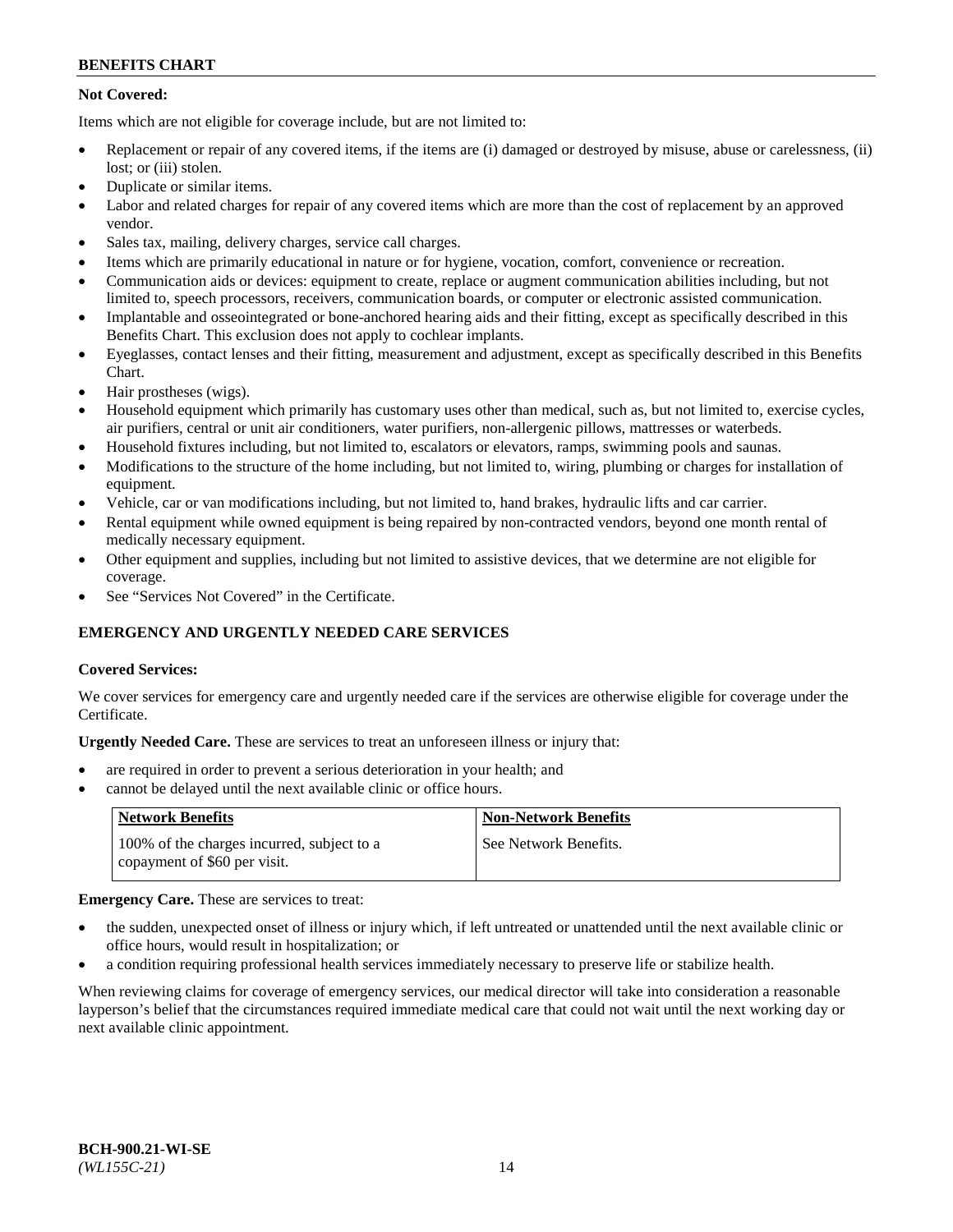#### **Emergency Care in a Hospital Emergency Room, including Professional Services of a Physician**

| <b>Network Benefits</b>                                                                   | <b>Non-Network Benefits</b> |
|-------------------------------------------------------------------------------------------|-----------------------------|
| 100% of the charges incurred, subject to a<br>copayment of \$325 per visit.               | See Network Benefits.       |
| Emergency room copayment is waived if admitted for<br>the same condition within 24 hours. |                             |

#### **Inpatient Emergency Care in a Hospital**

| <b>Network Benefits</b>       | <b>Non-Network Benefits</b> |
|-------------------------------|-----------------------------|
| 100% of the charges incurred. | See Network Benefits.       |

## **Not Covered:**

• See "Services Not Covered" in the Certificate.

## **GENE THERAPY**

## **Covered Services:**

We cover gene therapy treatment if it meets our medical coverage criteria.

| <b>Non-Network Benefits</b> |
|-----------------------------|
| No coverage.                |
|                             |
|                             |
|                             |
|                             |

## **Limitations:**

- Gene therapy must be provided by a designated provider.
- Specific types of gene therapy are limited to therapies and conditions specified in our medical coverage criteria.

#### **Not Covered:**

• See "Services Not Covered" in the Certificate.

## **HEALTH EDUCATION**

#### **Covered Services:**

We cover education for preventive services and education for the management of chronic health problems (such as diabetes).

| <b>Network Benefits</b>                                     | <b>Non-Network Benefits</b>  |
|-------------------------------------------------------------|------------------------------|
| 100% of the charges incurred.<br>Deductible does not apply. | 50% of the charges incurred. |

## **Not Covered:**

• See "Services Not Covered" in the Certificate.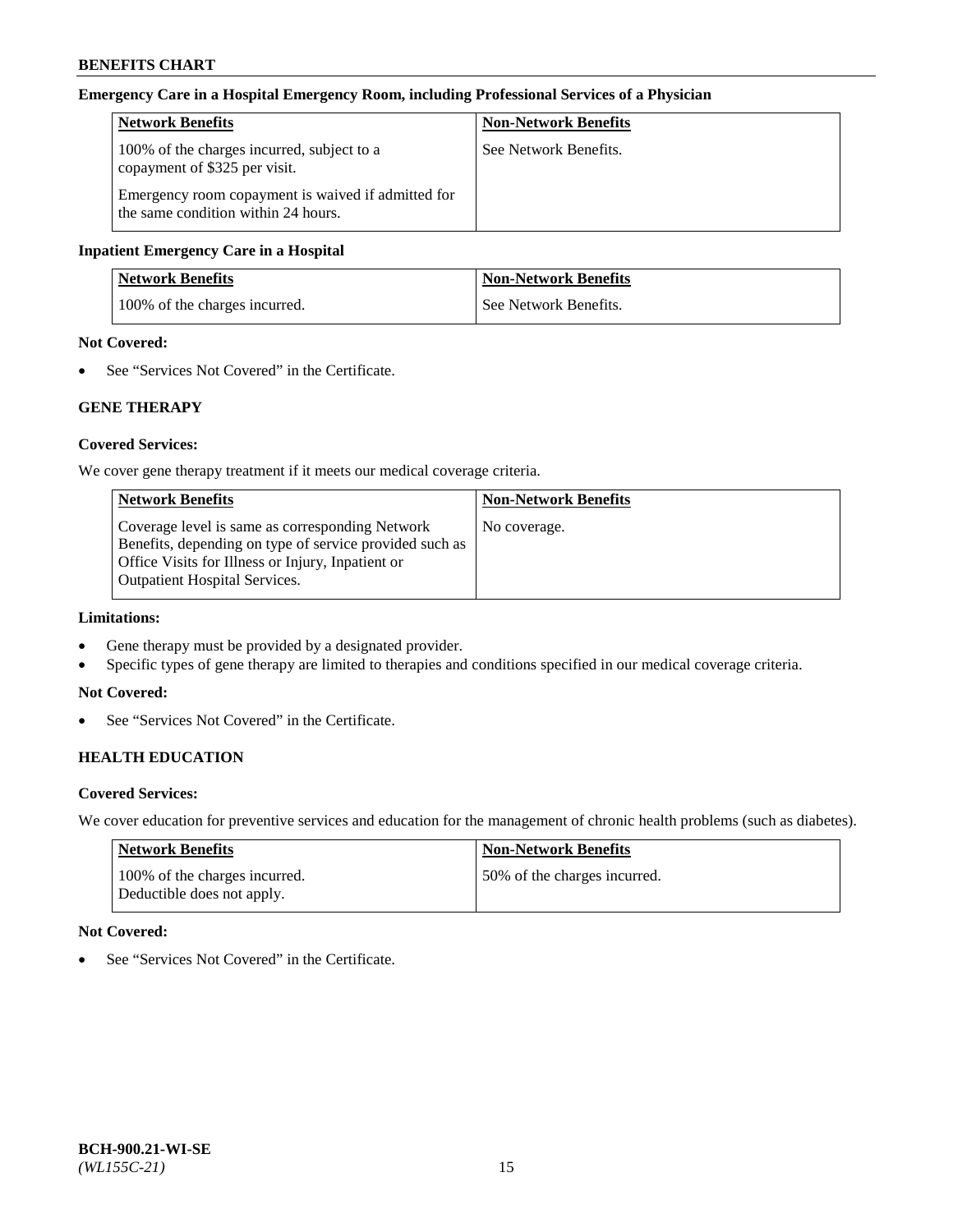## **HOME-BASED HEALTH ASSESSMENT PROGRAM**

## **Covered Services:**

If you meet our criteria for coverage, you may qualify for our home-based comprehensive health risk assessment program. The program covers a health assessment with a designated nurse practitioner.

| <b>Network Benefits</b>                                     | <b>Non-Network Benefits</b> |
|-------------------------------------------------------------|-----------------------------|
| 100% of the charges incurred.<br>Deductible does not apply. | No coverage.                |

## **Not Covered:**

See "Services Not Covered" in the Certificate.

## **HOME HEALTH SERVICES**

## **Covered Services:**

We cover skilled nursing services, physical therapy, occupational therapy, speech therapy, respiratory therapy and other therapeutic services, non-routine prenatal and postnatal services, routine postnatal well child visits, as described in our medical coverage criteria, phototherapy services for newborns, home health aide services and other eligible home health services when provided in your home, if you are homebound (i.e., unable to leave home without considerable effort due to a medical condition). Lack of transportation does not constitute homebound status. For phototherapy services for newborns and high risk prenatal services, supplies and equipment are included.

We cover total parenteral nutrition/intravenous ("TPN/IV") therapy, equipment, supplies and drugs in connection with IV therapy. IV line care kits are covered under Durable Medical Equipment.

We cover palliative care benefits. Palliative care includes symptom management, education and establishing goals of care. We waive the requirement that you be homebound for a limited number of home visits for palliative care (as shown in this Benefits Chart), if you have a life-threatening, non-curable condition which has a prognosis of survival of two years or less. Additional palliative care visits are eligible under the home health services benefit if you are homebound and meet all other requirements defined in this section.

You do not need to be homebound to receive total parenteral nutrition/intravenous ("TPN/IV") therapy.

Home health services are eligible and covered only when:

- medically necessary; and
- provided as rehabilitative care, terminal care or maternity care; and
- ordered by a physician, and included in the written home care plan.

## **Physical Therapy, Occupational Therapy, Speech Therapy, Respiratory Therapy, Home Health Aide Services and Palliative Care**

| Network Benefits              | <b>Non-Network Benefits</b>  |
|-------------------------------|------------------------------|
| 100% of the charges incurred. | 50% of the charges incurred. |

**TPN/IV Therapy, Skilled Nursing Services, Non-Routine Prenatal/Postnatal Services, and Phototherapy**

| Network Benefits              | <b>Non-Network Benefits</b>  |
|-------------------------------|------------------------------|
| 100% of the charges incurred. | 50% of the charges incurred. |

Each 24-hour visit (or shifts up to 24-hour visits) equals one visit and counts toward the Maximum visits for all other services shown below. Any visit that lasts less than 24 hours regardless of the length of the visit, will count as one visit toward the Maximum visits for all other services shown below. All visits must be medically necessary and benefit eligible.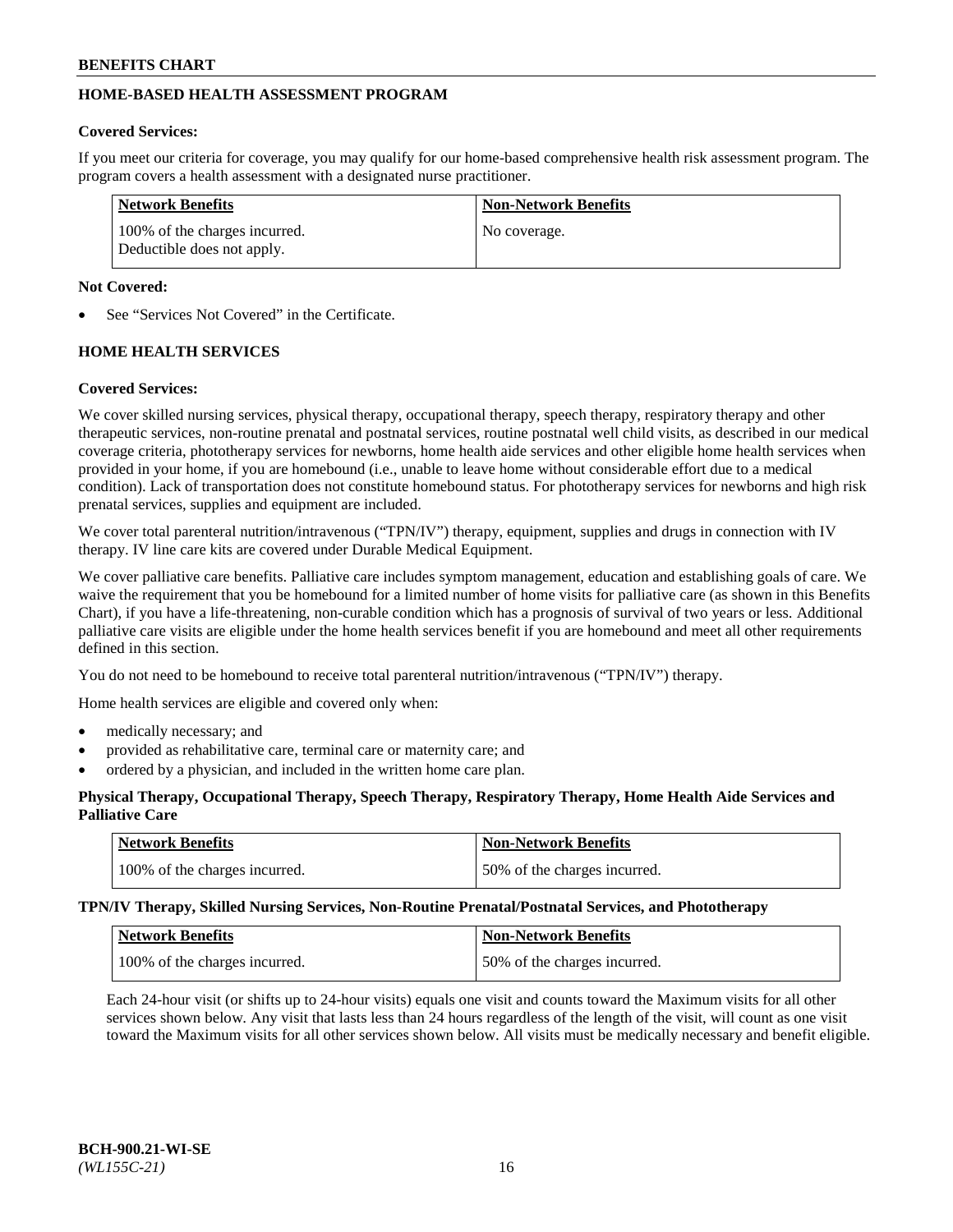#### **Routine Prenatal/Postnatal Services and Child Health Supervision Services**

| Network Benefits                                            | <b>Non-Network Benefits</b>  |
|-------------------------------------------------------------|------------------------------|
| 100% of the charges incurred.<br>Deductible does not apply. | 50% of the charges incurred. |

#### **Maximum Visits for Palliative Care**

If you are eligible to receive palliative care in the home and you are not homebound, there is a maximum of 12 visits per calendar year.

#### **Maximum Visits for All Services Other Than Palliative Care**

| <b>Network Benefits</b>      | <b>Non-Network Benefits</b>  |
|------------------------------|------------------------------|
| 60 visits per calendar year. | 30 visits per calendar year. |

Each visit provided under the Network Benefits and Non-Network Benefits counts toward the maximums shown under both Maximum visits sections. The routine postnatal well child visits do not count toward the visit limit.

#### **Limitations:**

- Home health services are not provided as a substitute for a primary caregiver in the home or as relief (respite) for a primary caregiver in the home. We will not reimburse family members or residents in your home for the above services.
- A service shall not be considered a skilled nursing service merely because it is performed by, or under the direct supervision of, a licensed nurse. Where a service (such as tracheotomy suctioning or ventilator monitoring) or like services, can be safely and effectively performed by a non-medical person (or self-administered), without the direct supervision of a licensed nurse, the service shall not be regarded as a skilled nursing service, whether or not a skilled nurse actually provides the service. The unavailability of a competent person to provide a non-skilled service shall not make it a skilled service when a skilled nurse provides it. Only the skilled nursing component of so-called "blended" services (i.e. services which include skilled and non-skilled components) are covered under this Benefits Chart.

#### **Not Covered:**

- Financial or legal counseling services.
- Housekeeping or meal services in your home.
- Private duty nursing services.
- Services provided by a family member or enrollee, or a resident in the enrollee's home.
- Vocational rehabilitation and recreational or educational therapy. Recreation therapy is therapy provided solely for the purpose of recreation, including, but not limited to: (a) requests for physical therapy or occupational therapy to improve athletic ability, and (b) braces or guards to prevent sports injuries.
- See "Services Not Covered" in the Certificate.

## **HOME HOSPICE SERVICES**

#### **Applicable Definitions:**

**Part-time.** This is up to two hours of service per day, more than two hours is considered continuous care.

**Continuous Care.** This is from two to twelve hours of service per day provided by a registered nurse, licensed practical nurse, or home health aide, during a period of crisis in order to maintain a terminally ill patient at home.

**Appropriate Facility.** This is a nursing home, hospice residence, or other inpatient facility.

**Custodial Care Related to Hospice Services.** This means providing assistance in the activities of daily living and the care needed by a terminally ill patient which can be provided by primary caregiver (i.e., family member or friend) who is responsible for the patient's home care.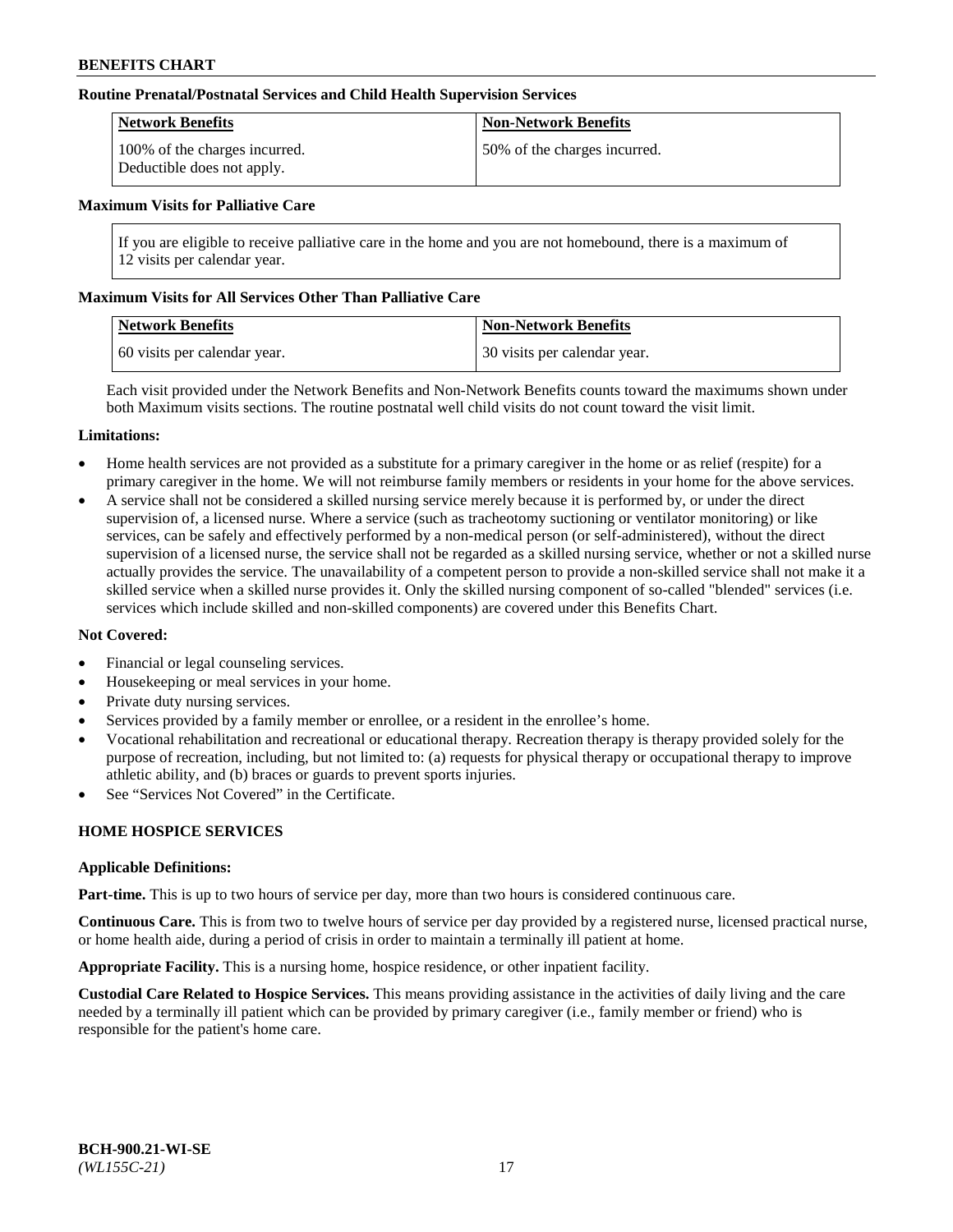#### **Covered Services:**

**Home Hospice Program.** We cover the services described below if you are terminally ill and accepted as a home hospice program participant. You must meet the eligibility requirements of the program, and elect to receive services through the home hospice program. The services will be provided in your home, with inpatient care available when medically necessary as described below. If you elect to receive hospice services, you do so in lieu of curative treatment for your terminal illness for the period you are enrolled in the home hospice program.

**Eligibility:** In order to be eligible to be enrolled in the home hospice program, you must: (1) be a terminally ill patient (prognosis of six months or less); (2) have chosen a palliative treatment focus (i.e., emphasizing comfort and supportive services rather than treatment attempting to cure the disease or condition); and (3) continue to meet the terminally ill prognosis as reviewed by our medical director or his or her designee over the course of care. You may withdraw from the home hospice program at any time.

**Eligible Services:** Hospice services include the following services provided in accordance with an approved hospice treatment plan.

- Home Health Services:
	- o Part-time care provided in your home by an interdisciplinary hospice team (which may include a physician, nurse, social worker, and spiritual counselor) and medically necessary home health services are covered.
	- o One or more periods of continuous care in your home or in a setting which provides day care for pain or symptom management, when medically necessary, will be covered.
	- Inpatient Services: We cover medically necessary inpatient services.
- Other Services:
	- o Respite care is covered for care in your home or in an appropriate facility, to give your primary caregivers (i.e., family members or friends) rest and/or relief when necessary in order to maintain a terminally ill patient at home.
	- o Medically necessary medications for pain and symptom management.
	- o Semi-electric hospital beds and other durable medical equipment are covered.
	- o Emergency and non-emergency care is covered.

| Network Benefits              | <b>Non-Network Benefits</b>  |
|-------------------------------|------------------------------|
| 100% of the charges incurred. | 50% of the charges incurred. |

Respite care is limited to 5 days per episode, and respite care and continuous care combined are limited to 30 days.

## **Not Covered:**

- Financial or legal counseling services.
- Housekeeping or meal services in your home.
- Custodial or maintenance care related to hospice services, whether provided in the home or in a nursing home.
- Any service not specifically described as covered services under this home hospice services benefits.
- Any services provided by members of your family or residents in your home.
- See "Services Not Covered" in the Certificate.

## **HOSPITAL AND SKILLED NURSING FACILITY SERVICES**

#### **Covered Services:**

We cover services as described below.

#### **Medical or Surgical Hospital Services**

**Inpatient Hospital Services:** We cover the following medical or surgical services, for the treatment of acute illness or injury, which require the level of care only provided in an acute care facility. These services must be authorized by a physician.

Inpatient hospital services include: room and board; the use of operating or maternity delivery rooms; intensive care facilities; newborn nursery facilities; general nursing care, anesthesia, laboratory and diagnostic imaging services, radiation therapy, physical therapy, prescription drugs or other medications administered during treatment, blood and blood products (unless replaced), and blood derivatives, and other diagnostic or treatment related hospital services; physician and other professional medical and surgical services provided while in the hospital, including gender reassignment surgery that meets medical coverage criteria.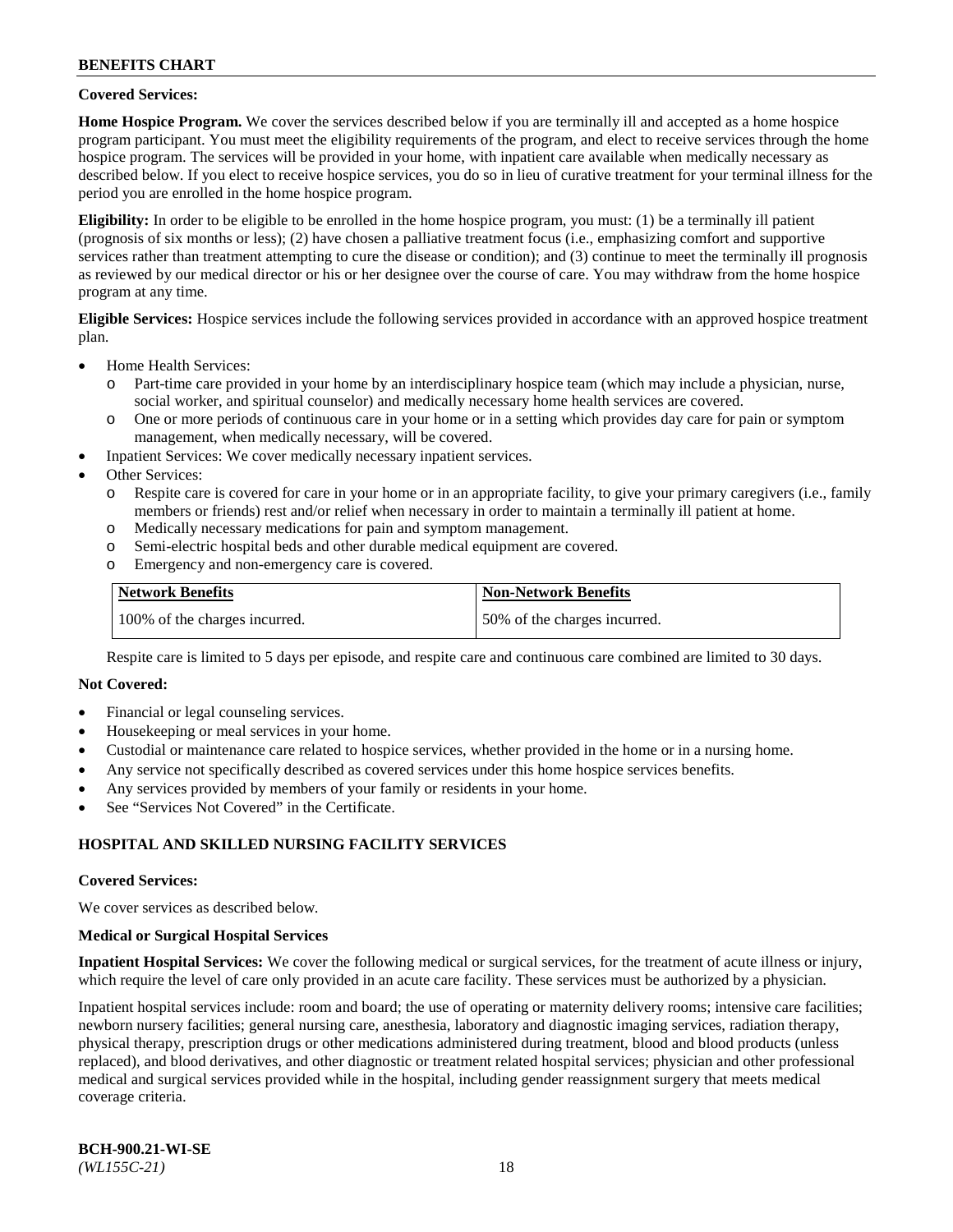We cover, following a vaginal delivery, a minimum of 48 hours of inpatient care for the mother and newborn child. We cover, following a caesarean section delivery, a minimum of 96 hours of inpatient care for the mother and newborn child.

Group health plans and health insurance issuers generally may not, under Federal law, restrict benefits for any hospital length of stay in connection with childbirth for the mother of newborn child to less than 48 hours following a vaginal delivery, or less than 96 hours following a caesarean section. However, Federal law generally does not prohibit the mother's or newborn's attending provider, after consulting with the mother, from discharging the mother or her newborn earlier than 48 hours (or 96 hours as applicable). In any case plans and issuers may not, under Federal law, require that a provider obtain authorization from the plan or the insurance issuer for prescribing a length of stay not in excess of 48 hours (or 96 hours).

| Network Benefits              | <b>Non-Network Benefits</b>  |
|-------------------------------|------------------------------|
| 100% of the charges incurred. | 50% of the charges incurred. |

Each Insured's admission or confinement, including that of a newborn child, is separate and distinct from the admission or confinement of any other Insured.

**Outpatient Hospital, Ambulatory Care or Surgical Facility Services:** We cover the following medical and surgical services, for diagnosis or treatment of illness or injury on an outpatient basis. These services must be authorized by a physician.

Outpatient services include: use of operating rooms, maternity delivery rooms or other outpatient departments, rooms or facilities; and the following outpatient services: general nursing care, anesthesia, laboratory and diagnostic imaging services, radiation therapy, physical therapy, drugs administered during treatment, blood and blood products (unless replaced), and blood derivatives, and other diagnostic or treatment related outpatient services; physician and other professional medical and surgical services provided while an outpatient, including colonoscopies (starting at age 50, or under age 50 for people at high risk of colorectal cancer), and gender reassignment surgery that meets medical coverage criteria.

For Network Benefits, non-emergent, scheduled outpatient Magnetic Resonance Imaging (MRI) and Computed Tomography (CT) must be provided at a designated facility. Your physician or facility will obtain or verify prior authorization for these services, as needed.

To see the benefit level for diagnostic imaging services, laboratory services and physical therapy, see benefits under Diagnostic Imaging Services, Laboratory Services and Physical Therapy in this Benefits Chart.

| <b>Network Benefits</b>       | <b>Non-Network Benefits</b>  |
|-------------------------------|------------------------------|
| 100% of the charges incurred. | 50% of the charges incurred. |

## **Skilled Nursing Facility Care:**

We cover room and board, daily skilled nursing and related ancillary services for post-acute treatment and rehabilitative care of illness or injury that meets medical coverage criteria. Rehabilitation services are limited to services where significant measurable progress is expected to occur within a reasonable period of time.

| <b>Network Benefits</b>                      | <b>Non-Network Benefits</b>                  |
|----------------------------------------------|----------------------------------------------|
| 100% of the charges incurred.                | 50% of the charges incurred.                 |
| Limited to a 30 day maximum per confinement. | Limited to a 30 day maximum per confinement. |

Each day of services provided under the Network Benefits and Non-Network Benefits, combined, applies toward the maximum shown above.

## **Not Covered:**

- Services for items for personal convenience, such as television rental, are not covered.
- See "Services Not Covered" in the Certificate.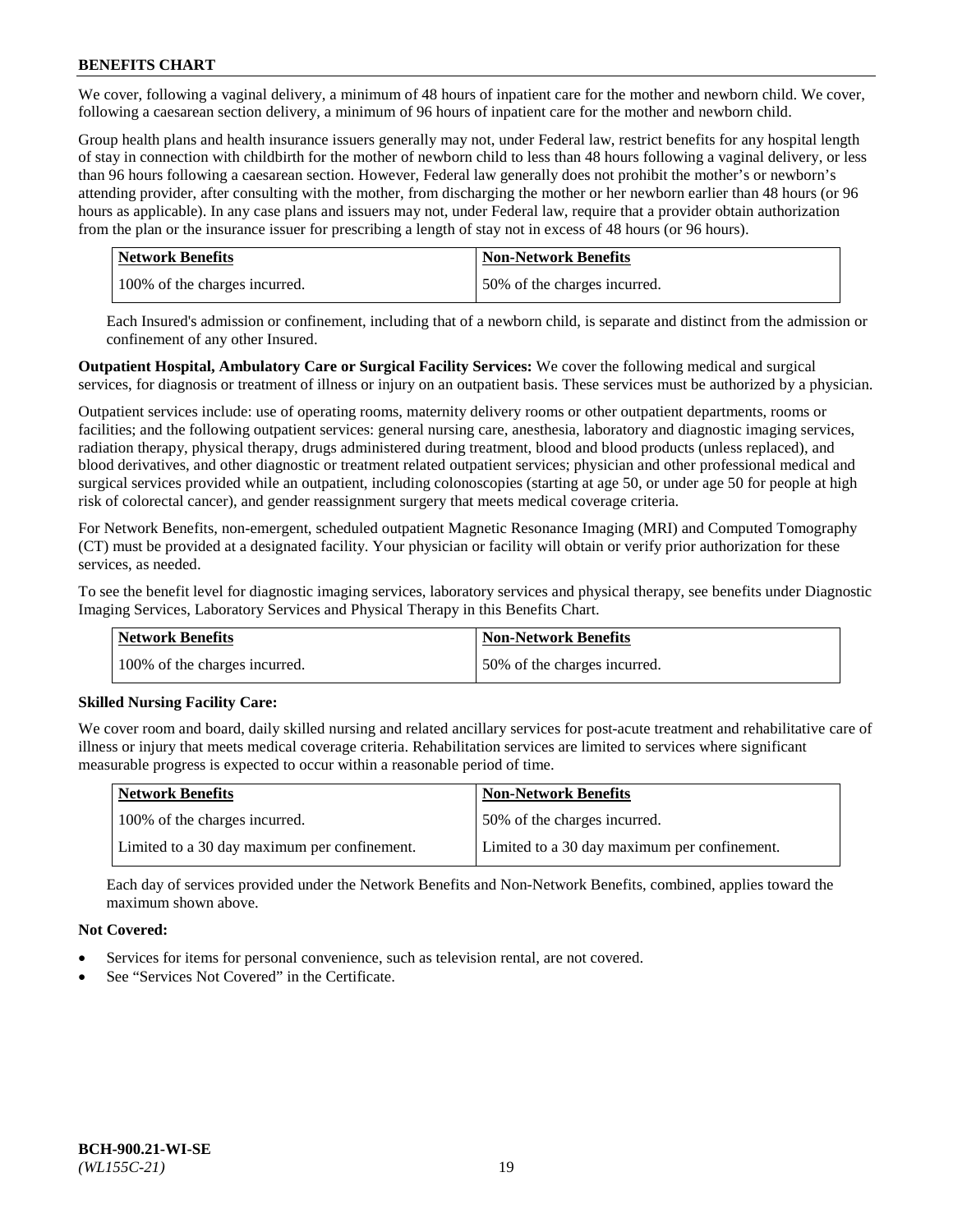# **INFERTILITY SERVICES**

## **Covered Services:**

We cover the diagnosis of infertility. These services include diagnostic procedures and tests provided in connection with an infertility evaluation, office visits and consultations to diagnose infertility.

| Network Benefits              | Non-Network Benefits         |
|-------------------------------|------------------------------|
| 100% of the charges incurred. | 50% of the charges incurred. |

Coverage is limited to office visits and consultations to diagnose infertility. Treatment is not covered.

## **Not Covered:**

- Treatment of infertility, including, but not limited to, office visits, laboratory, diagnostic imaging services, and drugs for the treatment of infertility; assisted reproduction, including, but not limited to, gamete intrafallopian tube transfer (GIFT), zygote intrafallopian tube transfer (ZIFT) intracytoplasmic sperm injection (ICSI), and/or in-vitro fertilization (IVF), and all charges associated with such procedures; reversal of sterilization; artificial insemination; and sperm, ova or embryo acquisition, retrieval or storage; however, we cover office visits and consultations to diagnose infertility.
- Services related to the establishment of surrogate pregnancy and fees for a surrogate.
- See "Services Not Covered" in the Certificate.

## **LABORATORY SERVICES**

#### **Covered Services:**

We cover laboratory tests when ordered by a provider and provided in a clinic or outpatient hospital facility. This includes blood tests to detect lead exposure in children between the ages of 6 months and 72 months.

To see the benefit level for inpatient hospital or skilled nursing facility services, see benefits under "Inpatient Hospital and Skilled Nursing Facility Services" in this Benefits Chart.

**Prostate-specific antigen (PSA) test coverage.** We cover prostate cancer screening for men 40 years of age or over who are symptomatic or in a high-risk category and for all men 50 years of age or older. Coverage includes a prostate-specific antigen blood test and a digital rectal examination.

| Network Benefits              | <b>Non-Network Benefits</b>  |
|-------------------------------|------------------------------|
| 100% of the charges incurred. | 50% of the charges incurred. |

## **All other laboratory services**

#### **Services for Illness or Injury**

| <b>Network Benefits</b>       | <b>Non-Network Benefits</b>  |
|-------------------------------|------------------------------|
| 100% of the charges incurred. | 50% of the charges incurred. |

## **Preventive Services**

Laboratory services associated with preventive services are covered at the benefit level shown in the "Preventive Services" section of this Benefits Chart.

#### **Not Covered:**

See "Services Not Covered" in the Certificate.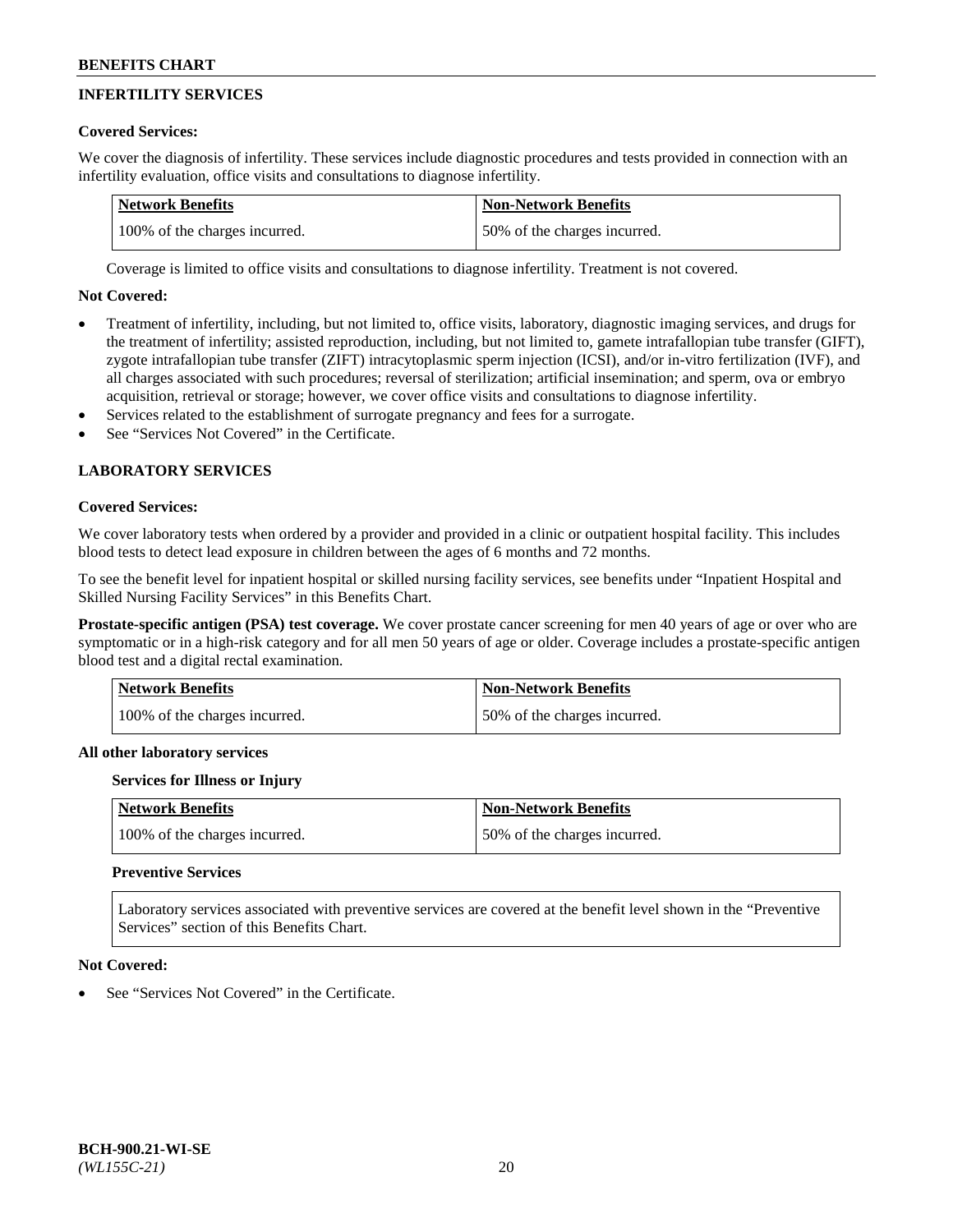# **MASTECTOMY RECONSTRUCTION BENEFIT**

### **Covered Services:**

We cover reconstruction of the breast on which the mastectomy has been performed; surgery and reconstruction of the other breast to produce symmetrical appearance, and prostheses and physical complications of all stages of mastectomy, including lymphedemas.

| <b>Network Benefits</b>                               | <b>Non-Network Benefits</b>                           |
|-------------------------------------------------------|-------------------------------------------------------|
| Coverage level is same as corresponding Network       | Coverage level is same as corresponding Non-Network   |
| Benefits, depending on type of service provided, such | Benefits, depending on type of service provided, such |
| as Office Visits for Illness or Injury, Inpatient or  | as Office Visits for Illness or Injury, Inpatient or  |
| <b>Outpatient Hospital Services.</b>                  | <b>Outpatient Hospital Services.</b>                  |

### **Not Covered:**

See "Services Not Covered" in the Certificate.

## **MEDICATION THERAPY DISEASE MANAGEMENT PROGRAM**

## **Covered Services:**

If you meet our criteria for coverage, you may qualify for our Medication Therapy Disease Management Program.

The program covers consultations with a designated Network pharmacist.

Covered services are based on established medical policies, which are subject to periodic review and modification by the medical directors. These medical policies (medical coverage criteria) are available by calling Member Services, or logging on to your "*my*HealthPartners" account at [healthpartners.com.](http://www.healthpartners.com/)

| Network Benefits                                            | <b>Non-Network Benefits</b> |
|-------------------------------------------------------------|-----------------------------|
| 100% of the charges incurred.<br>Deductible does not apply. | No coverage.                |

#### **Not Covered:**

See "Services Not Covered" in the Certificate.

## **OFFICE VISITS FOR ILLNESS OR INJURY**

#### **Covered Services:**

We cover the following when medically necessary: professional medical and surgical services and related supplies, including biofeedback, of physicians and other health care providers; blood and blood products (unless replaced) and blood derivatives.

We cover diagnosis and treatment of illness or injury to the eyes. Where contact or eye glass lenses are prescribed as medically necessary for the post-operative treatment of cataracts or for the treatment of aphakia, or keratoconus, we cover the initial evaluation, lenses and fitting. Insureds must pay for lens replacement beyond the initial pair.

## **Office Visits**

*Primary Care Providers*

| Network Benefits                                                           | <b>Non-Network Benefits</b>  |
|----------------------------------------------------------------------------|------------------------------|
| 100% of the charges incurred, subject to a<br>copayment of \$30 per visit. | 50% of the charges incurred. |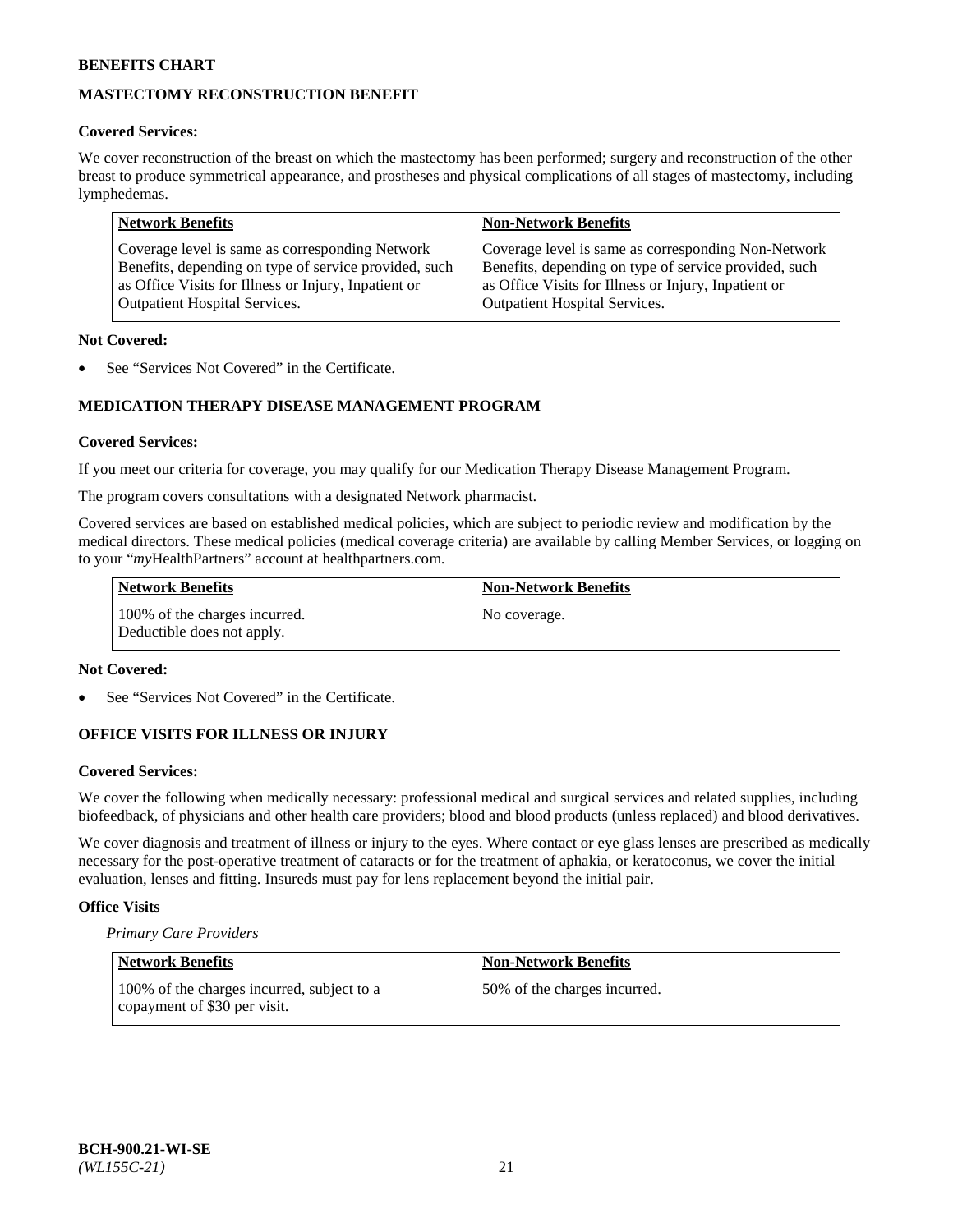*Specialty Care Providers*

| <b>Network Benefits</b>                                                    | <b>Non-Network Benefits</b>  |
|----------------------------------------------------------------------------|------------------------------|
| 100% of the charges incurred, subject to a<br>copayment of \$60 per visit. | 50% of the charges incurred. |

## **Convenience Clinics**

| <b>Network Benefits</b>                                                    | <b>Non-Network Benefits</b>   |
|----------------------------------------------------------------------------|-------------------------------|
| 100% of the charges incurred, subject to a<br>copayment of \$15 per visit. | 150% of the charges incurred. |

## **Scheduled Telephone Visits**

| <b>Network Benefits</b>                                                    | <b>Non-Network Benefits</b>  |
|----------------------------------------------------------------------------|------------------------------|
| 100% of the charges incurred, subject to a<br>copayment of \$15 per visit. | 50% of the charges incurred. |

## **E-Visits**

# **Access to Online Care through virtuwell a[t virtuwell.com](https://www.virtuwell.com/)**

| <b>Network Benefits</b>       | <b>Non-Network Benefits</b> |
|-------------------------------|-----------------------------|
| 100% of the charges incurred. | Not applicable.             |

## **All Other E-Visits**

| Network Benefits                                                           | <b>Non-Network Benefits</b>  |
|----------------------------------------------------------------------------|------------------------------|
| 100% of the charges incurred, subject to a<br>copayment of \$15 per visit. | 50% of the charges incurred. |

## **Injections Administered in a Physician's Office, other than immunizations**

## **Allergy Injections**

| Network Benefits                                                                    | <b>Non-Network Benefits</b>  |
|-------------------------------------------------------------------------------------|------------------------------|
| 100% of the charges incurred, subject to a<br>copayment of \$2 per date of service. | 50% of the charges incurred. |

## **All Other Injections**

| <b>Network Benefits</b>                                                             | <b>Non-Network Benefits</b>  |
|-------------------------------------------------------------------------------------|------------------------------|
| 100% of the charges incurred, subject to a<br>copayment of \$2 per date of service. | 50% of the charges incurred. |

## **Not Covered:**

- Court ordered treatment, except as described in this Benefits Chart. Any resulting court ordered treatment for mental health services will be subject to the Certificate's requirement for medical necessity.
- See "Services Not Covered" in the Certificate.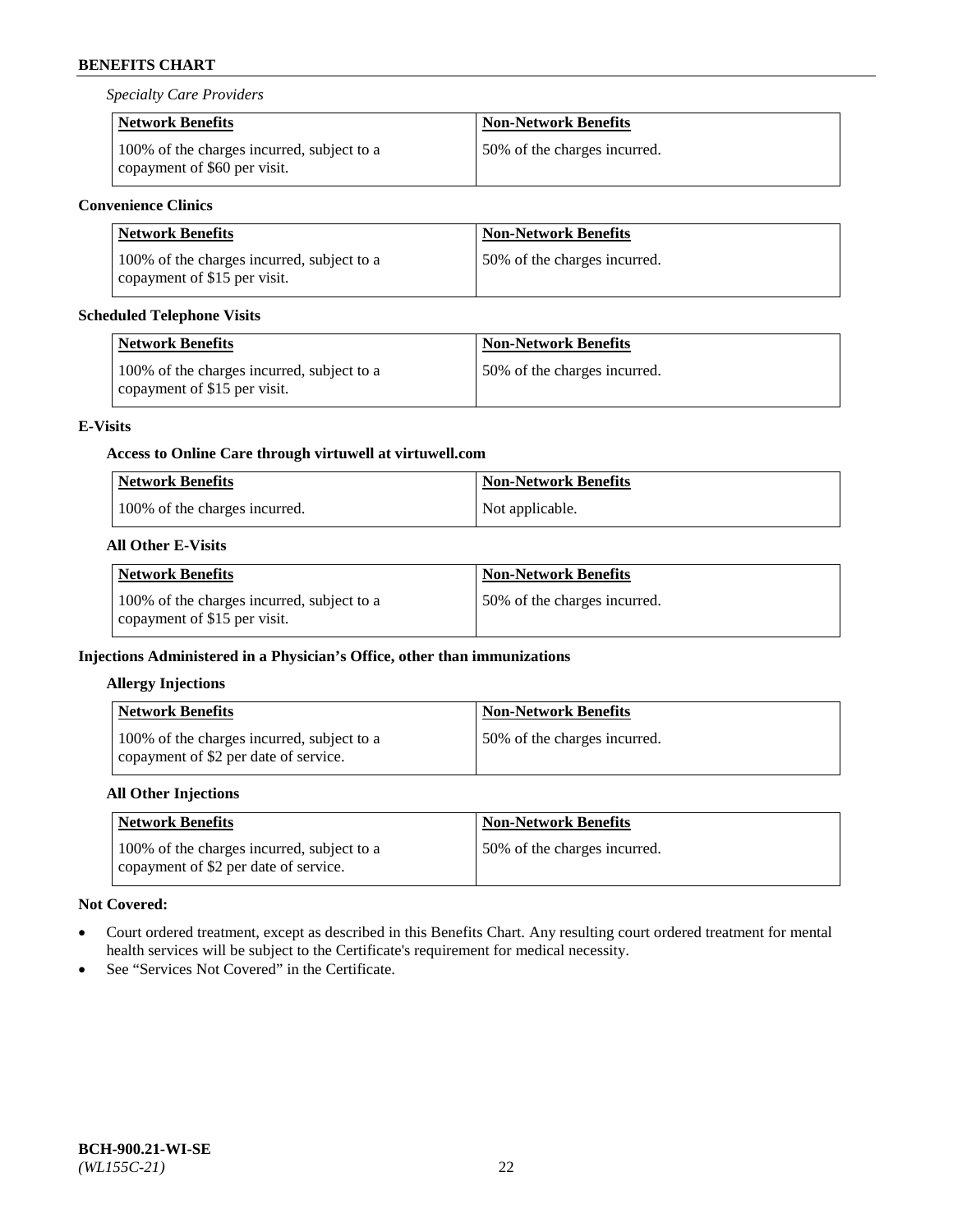## **PEDIATRIC EYEWEAR**

#### **Covered Services:**

We cover pediatric eyewear for children under age 19, subject to our medical coverage criteria. Coverage under this provision will continue until the end of the month in which the child turns age 19. These medical policies (medical coverage criteria) are available by calling Member Services, or logging on to your "*my*HealthPartners" account a[t healthpartners.com.](https://www.healthpartners.com/hp/index.html)

| Network Benefits              | <b>Non-Network Benefits</b> |
|-------------------------------|-----------------------------|
| 100% of the charges incurred. | No coverage.                |

Limited to one pair of eyeglasses (lenses and frames), or one pair of contact lenses per calendar year.

#### **Not Covered:**

See "Services Not Covered" in the Certificate.

## **PHYSICAL THERAPY, OCCUPATIONAL THERAPY, SPEECH THERAPY AND OTHER SPECIFIED THERAPIES**

## **Covered Services:**

We cover the following physical therapy, occupational therapy and speech therapy services:

- Medically necessary rehabilitative care to correct the effects of illness or injury.
- Habilitative care rendered for congenital, developmental or medical conditions which have significantly limited the successful initiation of normal speech and normal motor development.

Massage therapy which is performed in conjunction with other treatment/modalities by a physical or occupational therapist is part of a prescribed treatment plan and is not billed separately is covered.

We cover services provided in a clinic. To see the benefit level for inpatient hospital or skilled nursing facility services, see benefits under "Inpatient Hospital and Skilled Nursing Facility Services".

#### **Rehabilitative Care**

| <b>Network Benefits</b>                        | <b>Non-Network Benefits</b>                   |
|------------------------------------------------|-----------------------------------------------|
| 100% of the charges incurred, subject to a     | 50% of the charges incurred.                  |
| copayment of \$60 per visit.                   | Physical, Occupational and Speech Therapy are |
| Physical, Occupational and Speech Therapy are. | limited to 20 visits each per calendar year.  |
| limited to 20 visits each per calendar year.   |                                               |

In addition to the services provided above, we cover a minimum of:

- 20 visits per calendar year for pulmonary rehabilitation therapy.
- 36 visits per calendar year for cardiac rehabilitation therapy.
- 30 visits per calendar year for post-cochlear implant aural therapy.
- 20 visits per calendar year for cognitive rehabilitation therapy.

The maximum number of visits is combined for Network Benefits and Non-Network Benefits.

#### **Habilitative Services**

| <b>Network Benefits</b>                                                                                                     | <b>Non-Network Benefits</b>                                                                                                   |
|-----------------------------------------------------------------------------------------------------------------------------|-------------------------------------------------------------------------------------------------------------------------------|
| 100% of the charges incurred, subject to a<br>copayment of \$60 per visit.<br>Physical, Occupational and Speech Therapy are | 50% of the charges incurred.<br>Physical, Occupational and Speech Therapy are<br>limited to 20 visits each per calendar year. |
| limited to 20 visits each per calendar year.                                                                                |                                                                                                                               |

The maximum number of visits is combined for Network Benefits and Non-Network Benefits.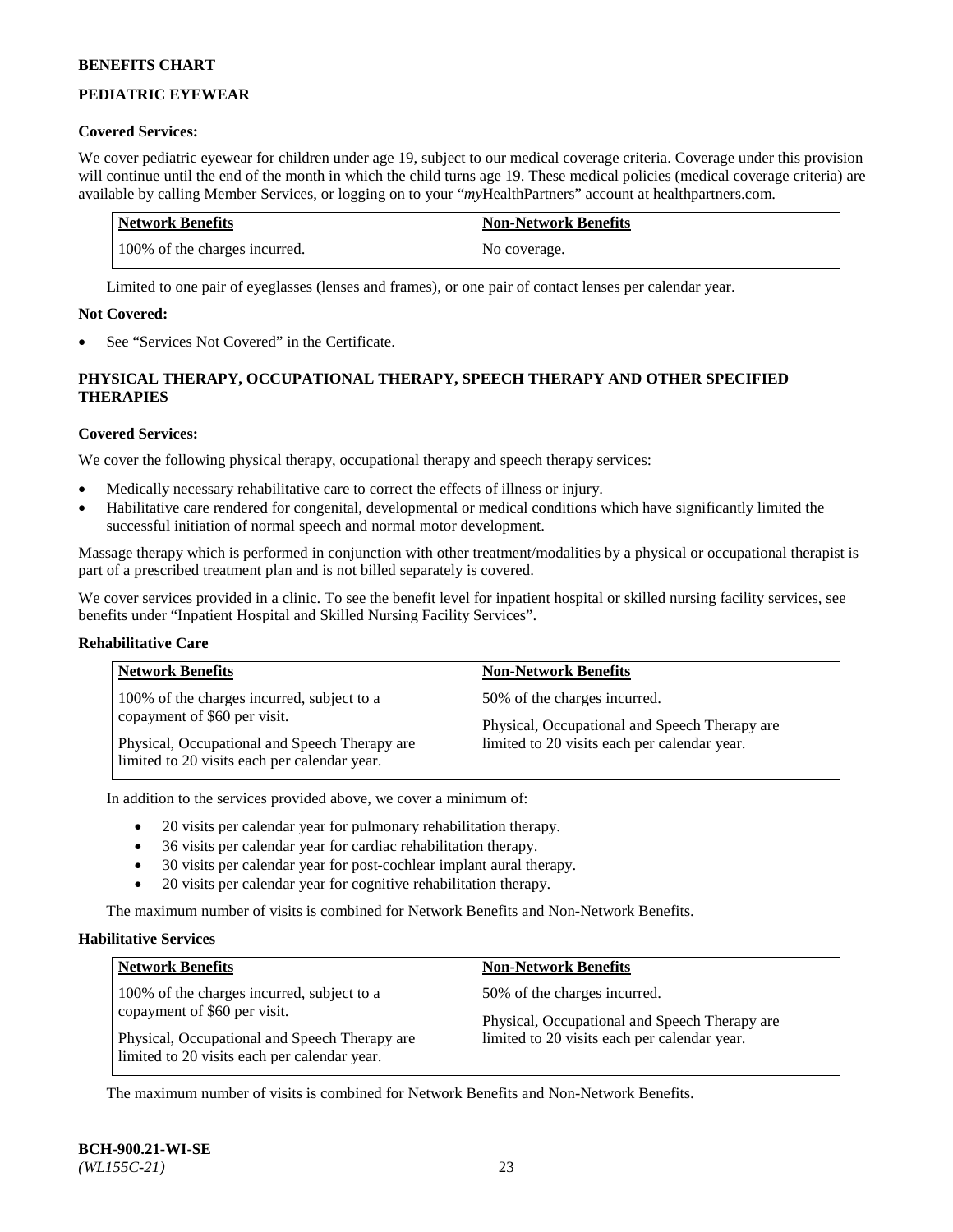## **Not Covered:**

- Massage therapy for the purpose of comfort or convenience of the Insured.
- See "Services Not Covered" in the Certificate.

## **PRESCRIPTION DRUG SERVICES**

## **Covered Services:**

We cover prescription drugs and medications that can be self-administered or are administered in a physician's office.

We will refill a prescription for eye drops covered under this Benefits Chart if the Insured requests a refill and the original prescription specified that additional quantities would be needed, providing the refill request does not exceed the quantities needed, and the following conditions are met:

- If the Insured requests a 30-day refill supply, the request must be made between 22 and 30 days of the later of (a) the original date that the prescription was distributed to the insured or (b) the date that the most recent refill was distributed to the Insured; or
- If the Insured requests a 90-day refill supply, the request must be made between 67 and 90 days of the later of (a) the original date that the prescription was distributed to the insured or (b) the date that the most recent refill was distributed to the Insured.

#### **For Network Benefits, drugs and medications must be obtained at a Network pharmacy.**

#### **Outpatient Drugs (except as specified below)**

| <b>Network Benefits</b>                                                                                                                                                                                           | <b>Non-Network Benefits</b>  |
|-------------------------------------------------------------------------------------------------------------------------------------------------------------------------------------------------------------------|------------------------------|
| 100% of the charges incurred, subject to a copayment of<br>\$5 for generic low cost formulary drugs and 100% of<br>the charges incurred, subject to a copayment of \$25 for<br>generic high cost formulary drugs. | 50% of the charges incurred. |
| Brand name formulary drugs are covered at 100% of the<br>charges incurred, subject to a copayment of \$60.                                                                                                        |                              |
| Formulary insulin is considered preventive and is not<br>subject to your deductible. In no event will your cost for<br>a formulary insulin drug exceed \$25.                                                      |                              |
| Non-formulary drugs are covered at 100% of the<br>charges incurred, subject to a copayment of \$150.                                                                                                              |                              |
| Deductible applies.                                                                                                                                                                                               |                              |

**Oral chemotherapy drugs** are included on the Specialty Drug List. However, you pay the applicable outpatient drug copayment. As required by Wisconsin law, your maximum copayment will not be more than \$100 per prescription for a 31-day supply.

#### **Mail Order Drugs**

| <b>Network Benefits</b>                                                                                                                                                                                                    | <b>Non-Network Benefits</b>           |
|----------------------------------------------------------------------------------------------------------------------------------------------------------------------------------------------------------------------------|---------------------------------------|
| For your convenience, you may also get up to a 93-day<br>supply of outpatient prescription drugs that can be self-<br>administered through the designated mail order service.                                              | See Network Mail Order Drugs Benefit. |
| New prescriptions to treat certain chronic conditions<br>and trial drugs will be limited to quantity limits<br>described at the end of this section. You will have to<br>pay one copayment for your initial 31-day supply. |                                       |
| Specialty Drugs are not available through the mail order<br>service.                                                                                                                                                       |                                       |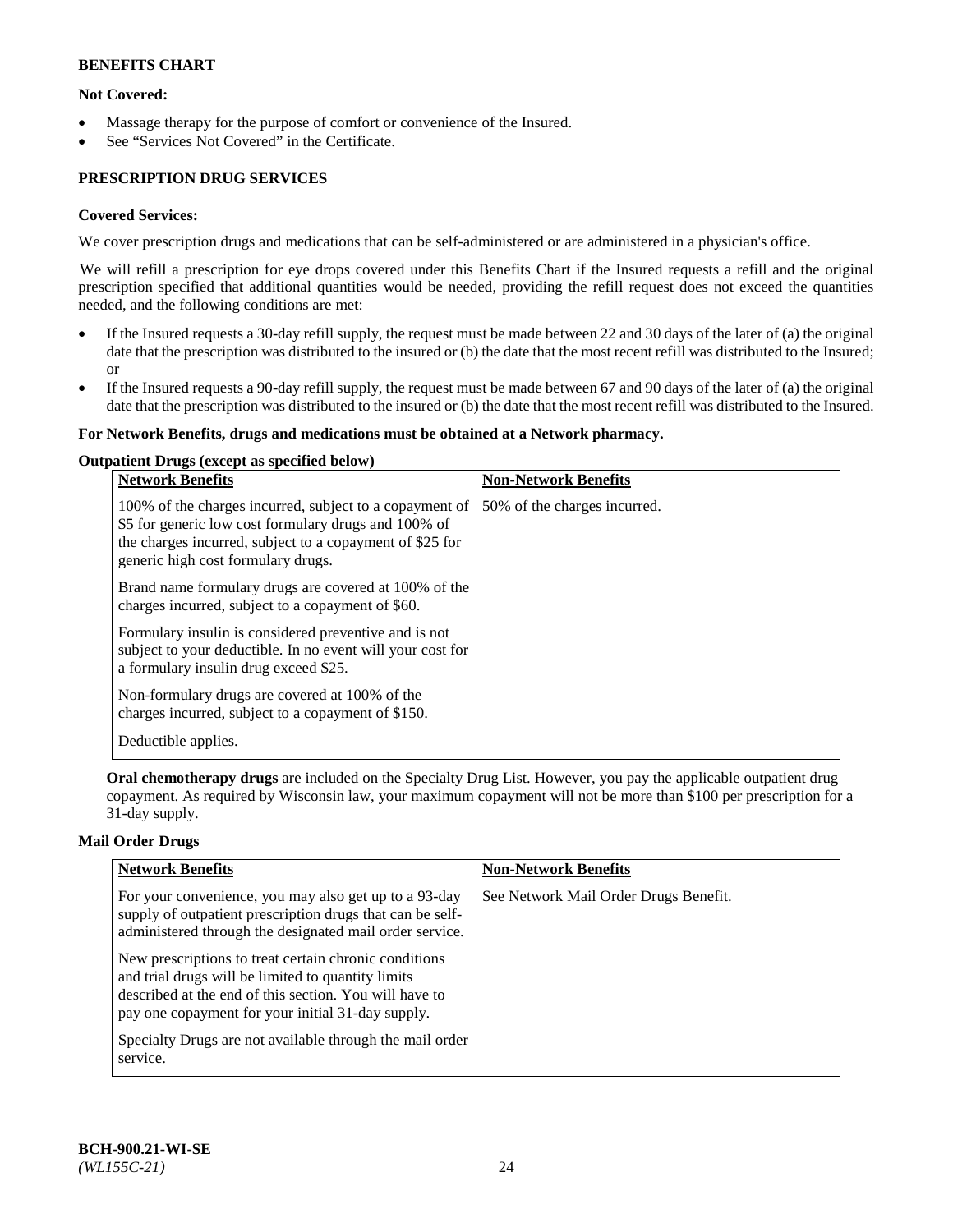## **Tobacco Cessation Drugs are covered for all FDA approved tobacco cessation drugs**

| <b>Network Benefits</b>                                     | <b>Non-Network Benefits</b>  |
|-------------------------------------------------------------|------------------------------|
| 100% of the charges incurred.<br>Deductible does not apply. | 50% of the charges incurred. |

#### **Contraceptive Drugs**

| <b>Network Benefits</b>                                                                                                                                         | <b>Non-Network Benefits</b>  |
|-----------------------------------------------------------------------------------------------------------------------------------------------------------------|------------------------------|
| 100% of the charges incurred for formulary drugs.<br>Deductible does not apply.                                                                                 | 50% of the charges incurred. |
| If a physician requests that a non-formulary<br>contraceptive drug be dispensed as written, the drug<br>will be covered at 100%, not subject to the deductible. |                              |

#### **Specialty Drugs which are Self-Administered**

| <b>Network Benefits</b>                                                                                              | <b>Non-Network Benefits</b> |
|----------------------------------------------------------------------------------------------------------------------|-----------------------------|
| 80% of the charges incurred.                                                                                         | No coverage.                |
| Specialty Drugs are limited to drugs on the Specialty<br>Drug List and must be obtained from a designated<br>vendor. |                             |

**Oral chemotherapy drugs** are included on the Specialty Drug List. However, you pay the applicable outpatient drug copayment. As required by Wisconsin law, your maximum copayment will not be more than \$100 per prescription for a 31-day supply.

#### **Limitations:**

- Certain drugs may require prior authorization as indicated on the formulary. HealthPartners may require prior authorization for the drug and also the site where the drug will be provided. Certain drugs are subject to our utilization review process and quantity limits.
- Certain non-formulary drugs require prior authorization. In addition, certain drugs may be subject to any quantity limits applied as part of our trial program.
- If an Insured requests a brand name drug when there is a generic equivalent, the brand name drug will be covered up to the charge that would apply to the generic drug, minus any required copayment. If a physician requests that a brand name drug be dispensed as written, the drug will be paid at the non-formulary benefit.
- We may require insureds to try over-the-counter (OTC) drug alternatives before approving more costly formulary prescription drugs.
- Unless otherwise specified in the Prescription Drug Services" section, you may receive up to a 31-day supply per prescription.
- A 93-day supply will be covered and dispensed only at pharmacies that participate in our extended day supply program.
- New prescriptions to treat certain chronic conditions are limited to a 31-day supply.
- No more than a 31-day supply of specialty drugs will be covered and dispensed at a time unless it's a manufacturer supplied drug that cannot be split that supplies the member with more than a 31-day supply.
- If a copayment is required, you must pay one copayment for each 31-day supply, or portion thereof. **Not Covered:**
- Replacement of prescription drugs, medications, equipment and supplies due to loss, damage or theft.
- Nonprescription (over-the-counter) drugs or medications, including, but not limited to, vitamins, supplements, homeopathic remedies, and non-FDA approved drugs, unless listed on the formulary and prescribed by a physician or legally authorized health care provider under applicable state and federal law. This exclusion does not include over-thecounter contraceptives for women as allowed under the Affordable Care Act when the Insured obtains a prescription for the item. In addition, if the Insured obtains a prescription, this exclusion does not include aspirin to prevent cardiovascular disease for men and women of certain ages; folic acid supplements for women who may become pregnant; fluoride chemoprevention supplements for children without fluoride in their water source; and iron supplements for children age 6-12 who are at risk for anemia.
- All drugs for the treatment of sexual dysfunction.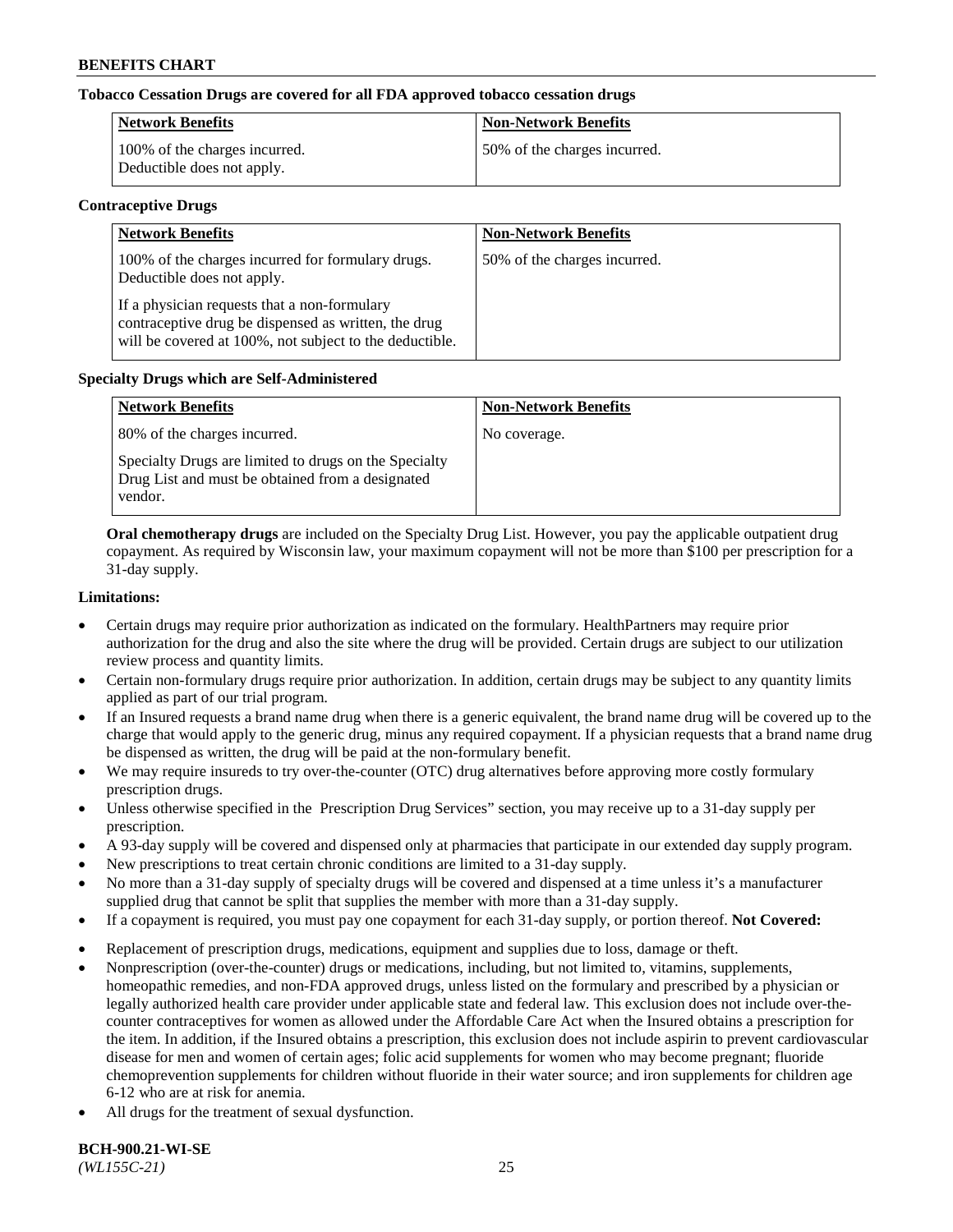- All drugs for the treatment of growth deficiency.
- All drugs for the treatment of infertility.
- Medical cannabis.
- Drugs on the Excluded Drug List. The Excluded Drug List includes select drugs within a therapy class that are not eligible for coverage. This includes drugs that may be excluded for certain indications. The Excluded Drug List is available at [healthpartners.com.](http://www.healthpartners.com/)
- Drugs that are newly approved by the FDA until they are reviewed and approved by HealthPartners Pharmacy and Therapeutics Committee.
- Medical devices approved by the FDA will not be covered under the Prescription Drug Services section unless they are on our formulary. Covered medical devices are generally submitted and reimbursed under your medical benefits.
- See "Services Not Covered" in the Certificate.

## **PREVENTIVE SERVICES**

## **Applicable Definitions:**

**Routine Preventive Services** are routine health care services that include screenings, check-ups and counseling to prevent illness, disease or other health problems before symptoms occur.

**Diagnostic Services** are services to help a provider understand your symptoms, diagnose illness and decide what treatment may be needed. They may be the same services that are listed as preventive services, but they are being used as diagnostic services. Your provider will determine if these services are preventive or diagnostic. These services are not preventive if received as part of a visit to diagnose, manage or maintain an acute or chronic medical condition, illness or injury. When that occurs, unless otherwise indicated below, standard deductibles, copayments or coinsurance apply.

## **Covered Services:**

We cover preventive services that meet any of the requirements under the Affordable Care Act (ACA) shown in the bulleted items below. These preventive services are covered at 100% under the Network Benefits with no deductible, copayments or coinsurance. (If a preventive service is not required by the ACA and it is covered at a lower benefit level, it will be specified below.) Preventive benefits mandated under the ACA are subject to periodic review and modification. Changes would be effective in accordance with the federal rules. Preventive services mandated by the ACA include:

- Evidence-based items or services that have in effect a rating of A or B in the current recommendations of the United States Preventive Services Task Force with respect to the individual;
- Immunizations for routine use in children, adolescents, and adults that have in effect a recommendation from the Advisory Committee on Immunization Practices of the Centers for Disease Control and Prevention with respect to the individual;
- With respect to infants, children, and adolescents, evidence-informed preventive care and screenings provided for in comprehensive guidelines supported by the Health Resources and Services Administration; and
- With respect to women, preventive care and screenings provided for in comprehensive guidelines supported by the Health Resources and Services Administration.

Covered services are based on established medical policies, which are subject to periodic review and modification by the medical or dental directors. These medical policies (medical coverage criteria) are available by calling Member Services, or logging on to your "*my*HealthPartners" account at [healthpartners.com.](https://www.healthpartners.com/hp/index.html)

## **ACA and state mandated preventive services are covered as follows:**

**Routine Health Exams and Periodic Health Assessments.** A physician or health care provider will counsel you as to how often health assessments are needed based on age, sex and health status. This includes screening and counseling for tobacco cessation and all FDA approved tobacco cessation medications including over-the-counter drugs (as shown in the Prescription Drug Services section).

| <b>Network Benefits</b>                                     | <b>Non-Network Benefits</b>  |
|-------------------------------------------------------------|------------------------------|
| 100% of the charges incurred.<br>Deductible does not apply. | 50% of the charges incurred. |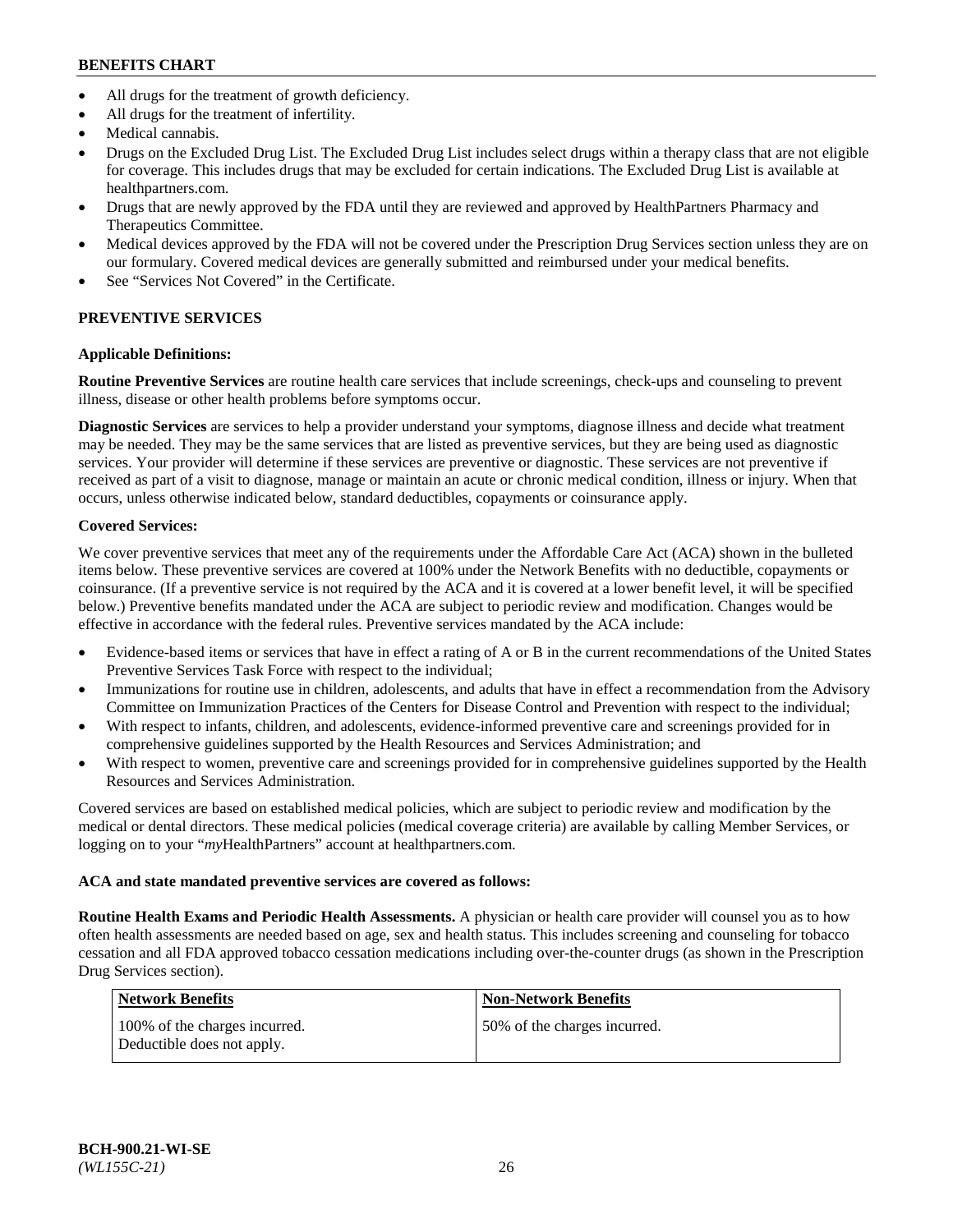**Child Health Supervision Services.** This includes pediatric preventive services such as newborn screenings, appropriate immunizations, developmental assessments and laboratory services appropriate to the age of the child from birth to 72 months and appropriate immunizations to age 18.

| <b>Network Benefits</b>                                     | <b>Non-Network Benefits</b>  |
|-------------------------------------------------------------|------------------------------|
| 100% of the charges incurred.<br>Deductible does not apply. | 50% of the charges incurred. |

#### **Routine Prenatal Care and Exams**

| Network Benefits                                            | <b>Non-Network Benefits</b>  |
|-------------------------------------------------------------|------------------------------|
| 100% of the charges incurred.<br>Deductible does not apply. | 50% of the charges incurred. |

**Routine Postnatal Care.** This includes health exams, assessments, education and counseling relating to the period immediately after childbirth.

| <b>Network Benefits</b>                                     | <b>Non-Network Benefits</b>  |
|-------------------------------------------------------------|------------------------------|
| 100% of the charges incurred.<br>Deductible does not apply. | 50% of the charges incurred. |

**Routine Screening Procedures for Cancer.** This includes colorectal screening starting at age 50 and under age 50 for people at high risk of colorectal cancer. This also includes cancer screenings recommended by the USPSTF with an A or B rating. Women's preventive health services below describe additional routine screening procedures for cancer.

| <b>Network Benefits</b>                                     | <b>Non-Network Benefits</b>   |
|-------------------------------------------------------------|-------------------------------|
| 100% of the charges incurred.<br>Deductible does not apply. | 150% of the charges incurred. |

**Professional Voluntary Family Planning Services.** This includes services to prevent or delay a pregnancy, including counseling and education. Services must be provided by a licensed provider.

| <b>Network Benefits</b>                                     | <b>Non-Network Benefits</b>  |
|-------------------------------------------------------------|------------------------------|
| 100% of the charges incurred.<br>Deductible does not apply. | 50% of the charges incurred. |

#### **Adult Immunizations**

| Network Benefits                                            | <b>Non-Network Benefits</b>   |
|-------------------------------------------------------------|-------------------------------|
| 100% of the charges incurred.<br>Deductible does not apply. | 150% of the charges incurred. |

**Women's Preventive Health Services.** This includes mammograms, screenings for cervical cancer (pap smears), breast pumps, human papillomavirus (HPV) testing, counseling for sexually transmitted infections, counseling and screening for human immunodeficiency virus (HIV), and all FDA approved contraceptive methods as prescribed by a doctor, sterilization procedures, education and counseling (see the Prescription Drug Services section for coverage of oral contraceptive drugs). We also provide genetic screening for BRCA if someone in your family has the gene or you have a diagnosis of cancer.

The U.S. Preventive Services Task Force (USPSTF) recommends screening mammography, with or without clinical breast examination (CBE), every 1-2 years for women aged 40 and older. For women age 50 and older, we cover an annual mammogram.

| <b>Network Benefits</b>                                     | <b>Non-Network Benefits</b>  |
|-------------------------------------------------------------|------------------------------|
| 100% of the charges incurred.<br>Deductible does not apply. | 50% of the charges incurred. |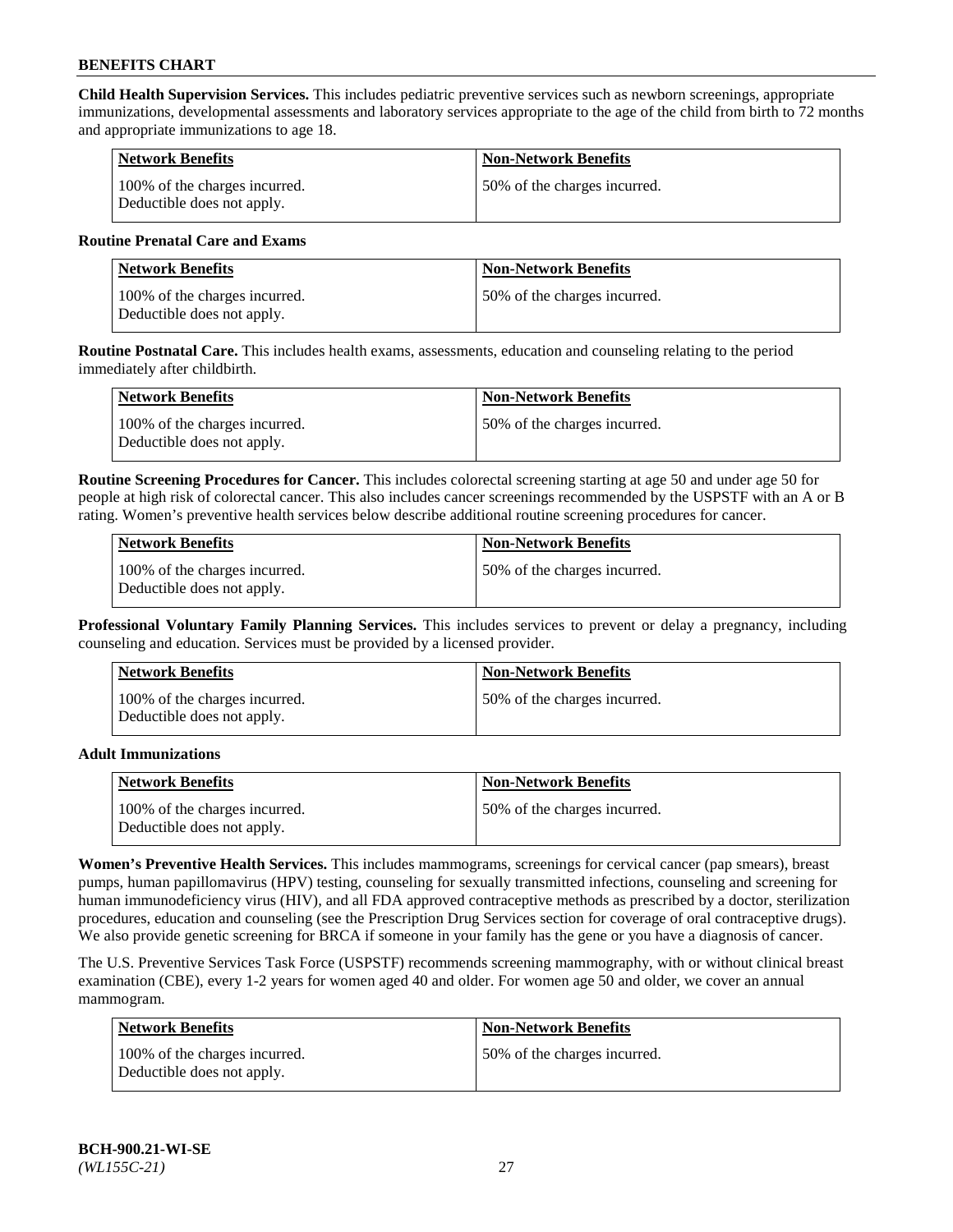**Obesity Screening and Management.** We cover obesity screening and counseling for all ages during a routine preventive care exam. If you are age 18 or older and have a body mass index of 30 or more, we also cover intensive obesity management to help you lose weight. Your primary care doctor can coordinate these services.

| <b>Network Benefits</b>                                     | <b>Non-Network Benefits</b>  |
|-------------------------------------------------------------|------------------------------|
| 100% of the charges incurred.<br>Deductible does not apply. | 50% of the charges incurred. |

**Preventive Medications.** We cover preventive medications currently recommended by USPSTF with an A or B rating if they are prescribed by your medical provider and they are listed on our formulary. Preventive medications are subject to periodic review and modification. Changes would be effective in accordance with the federal rules and reflected in our current medical coverage criteria for preventive care services.

| <b>Network Benefits</b>                                     | <b>Non-Network Benefits</b>  |
|-------------------------------------------------------------|------------------------------|
| 100% of the charges incurred.<br>Deductible does not apply. | 50% of the charges incurred. |

#### **In addition to any ACA or state mandated preventive services referenced above, we cover the following eligible services:**

## **Routine Eye and Hearing Exams**

| <b>Network Benefits</b>                                     | <b>Non-Network Benefits</b>  |
|-------------------------------------------------------------|------------------------------|
| 100% of the charges incurred.<br>Deductible does not apply. | 50% of the charges incurred. |

**Ovarian Cancer Surveillance Test for Women who are at Risk.** "At risk for ovarian cancer" means (1) having a family history that includes any of the following: one or more first-degree or second-degree relatives with ovarian cancer, clusters of female relatives with breast cancer or nonpolyposis colorectal cancer; or (2) testing positive for BRCA1 or BRCA2 mutations. "Surveillance test for ovarian cancer" means annual screening using CA-125 serum tumor marker testing, transvaginal ultrasound, pelvic examination or other proven ovarian screening tests currently being evaluated by the federal Food and Drug Administration or by the National Cancer Institute.

| <b>Network Benefits</b>                               | <b>Non-Network Benefits</b>                           |
|-------------------------------------------------------|-------------------------------------------------------|
| Coverage level is same as corresponding Network       | Coverage level is same as corresponding Non-Network   |
| Benefits, depending on type of service provided, such | Benefits, depending on type of service provided, such |
| as Diagnostic Imaging Services, Laboratory Services   | as Diagnostic Imaging Services, Laboratory Services   |
| or Office Visits for Illness or Injury, or Preventive | or Office Visits for Illness or Injury, or Preventive |
| Services.                                             | Services.                                             |

## **Limitations:**

• Services are not preventive if received as part of a visit to diagnose, manage or maintain an acute or chronic medical condition, illness or injury. When that occurs, unless otherwise indicated above, standard deductibles, copayments or coinsurance apply.

## **Not Covered:**

See "Services Not Covered" in the Certificate.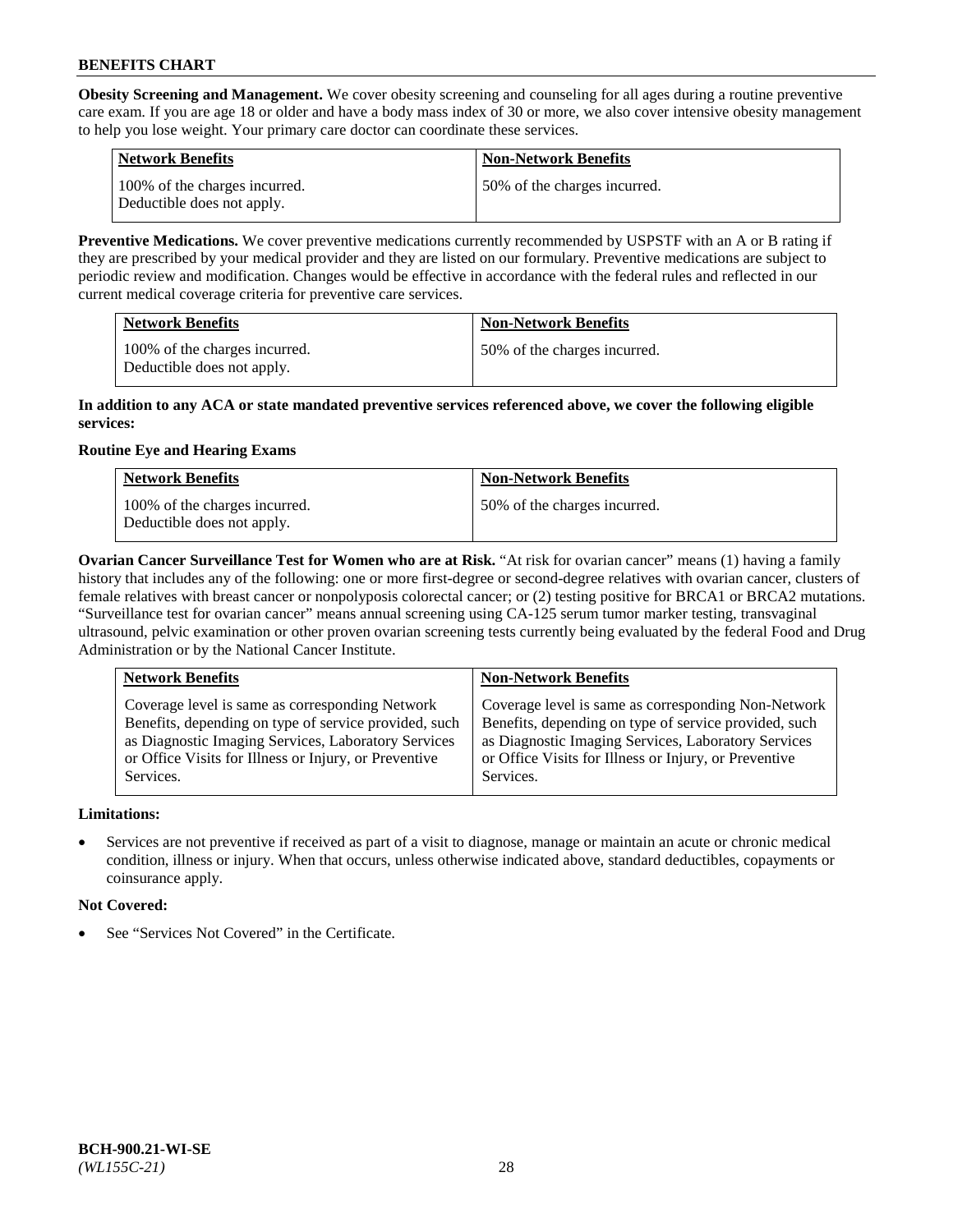## **TRANSPLANT SERVICES**

#### **Applicable Definitions:**

**Autologous.** This is when the source of cells is from the individual's own marrow or stem cells.

**Allogeneic.** This is when the source of cells is from a related or unrelated donor's marrow or stem cells.

**Allogeneic Bone Marrow Transplant.** This is when the bone marrow is harvested from the related or unrelated donor and stored. The patient undergoes treatment which includes tumor ablation with high-dose chemotherapy and/or radiation. The bone marrow is reinfused (transplanted).

**Autologous Bone Marrow Transplant.** This is when the bone marrow is harvested from the individual and stored. The patient undergoes treatment which includes tumor ablation with high-dose chemotherapy and/or radiation. The bone marrow is reinfused (transplanted).

**Autologous/Allogeneic Stem Cell Support.** This is a treatment process that includes stem cell harvest from either bone marrow or peripheral blood, tumor ablation with high-dose chemotherapy and/or radiation, stem cell reinfusion, and related care. Autologous/allogeneic bone marrow transplantation and high dose chemotherapy with peripheral stem cell rescue/support are considered to be autologous/allogeneic stem cell support.

**Designated Transplant Center.** This is any health care provider, group or association of health care providers designated by us to provide services, supplies or drugs for specified transplants for our Insureds.

**Transplant Services.** This is transplantation (including retransplants) of the human organs or tissue listed below, including all related post-surgical treatment, follow-up care and drugs and multiple transplants for a related cause. Transplant services do not include other organ or tissue transplants or surgical implantation of mechanical devices functioning as a human organ, except surgical implantation of an FDA approved Ventricular Assist Device (VAD) or total artificial heart, functioning as a temporary bridge to heart transplantation.

Prior authorization is required prior to consultation to support coordination of care and benefits.

#### **Covered Services:**

We cover eligible transplant services (as defined above) while you are covered under the Certificate. Transplants that will be considered for coverage are limited to the following:

- Kidney transplants for end-stage disease.
- Cornea transplants for end-stage disease.
- Heart transplants for end-stage disease.
- Lung transplants or heart/lung transplants for: (1) primary pulmonary hypertension; (2) Eisenmenger's syndrome; (3) endstage pulmonary fibrosis; (4) alpha 1 antitrypsin disease; (5) cystic fibrosis; and (6) emphysema.
- Liver transplants for: (1) biliary atresia in children; (2) primary biliary cirrhosis; (3) post-acute viral infection (including hepatitis A, hepatitis B antigen e negative and hepatitis C) causing acute atrophy or post-necrotic cirrhosis; (4) primary sclerosing cholangitis; (5) alcoholic cirrhosis; and (6) hepatocellular carcinoma.
- Allogeneic bone marrow transplants or peripheral stem cell support associated with high dose chemotherapy for: (1) acute myelogenous leukemia; (2) acute lymphocytic leukemia; (3) chronic myelogenous leukemia; (4) severe combined immunodeficiency disease; (5) Wiskott-Aldrich syndrome; (6) aplastic anemia; (7) sickle cell anemia; (8) non-relapsed or relapsed non-Hodgkin's lymphoma; (9) multiple myeloma; and (10) testicular cancer.
- Autologous bone marrow transplants or peripheral stem cell support associated with high-dose chemotherapy for: (1) acute leukemias; (2) non-Hodgkin's lymphoma; (3) Hodgkin's disease; (4) Burkitt's lymphoma; (5) neuroblastoma; (6) multiple myeloma; (7) chronic myelogenous leukemia; and (8) non-relapsed non-Hodgkin's lymphoma.
- Pancreas transplants for simultaneous pancreas-kidney transplants for diabetes, pancreas after kidney, living related segmental simultaneous pancreas kidney transplantation and pancreas transplant alone.

To receive Network Benefits, charges for transplant services must be incurred at a Designated Transplant Center.

The transplant-related treatment provided, including expenses incurred for directly related donor services, shall be subject to and in accordance with the provisions, limitations, maximums and other terms of the Certificate.

Medical and hospital expenses of the donor are covered only when the recipient is an Insured and the transplant and directly related donor expenses have been prior authorized for coverage. Treatment of medical complications that may occur to the donor are not covered. Donors are not considered Insureds, and are therefore not eligible for the rights afforded to Insureds under the Certificate.